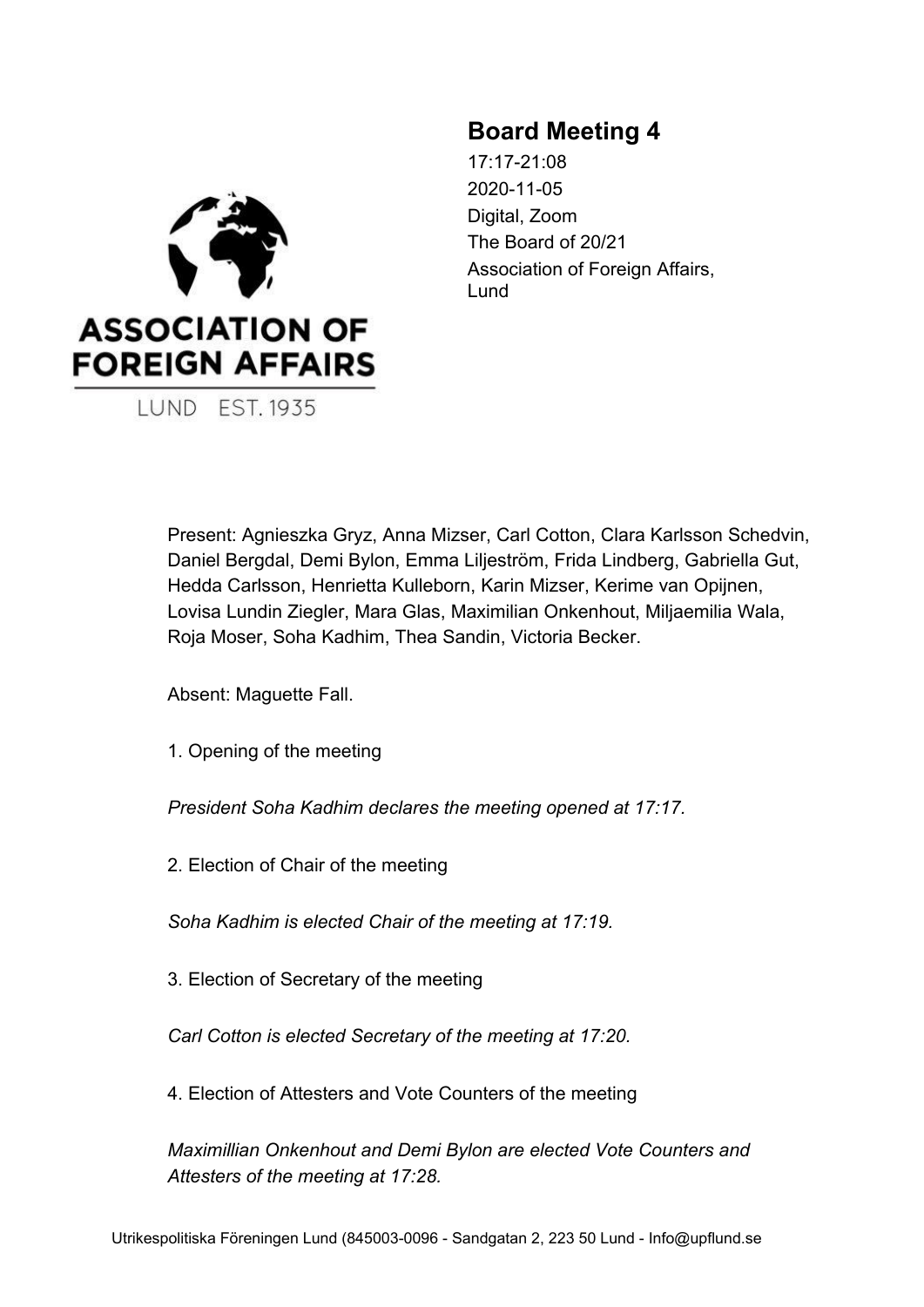5. Approval of the electoral roll

*The Chairperson Soha Kadhim proposes to set the electoral roll to 21.*

*Passed by acclamation at 17:28.*

6. Approval of the Agenda (Attachment 1)

*Hedda Carlsson proposes to amend the agenda by adding point 15.1 Representation.*

*Passed by acclamation at 17:29.*

*Proposal to approve the amended agenda.*

*Passed by acclamation at 17:30.*

7. Tabled points

7.1. Motion about amending Sexual Harassment Policy

(Attachment 2, 2.1)

*Anna Mizser, Carl Cotton, Hedda Carlsson, Karin Mizser and Maximilian Onkenhout presents a motion about amending the existing Sexual Harassment Policy.*

*The Chairperson Soha Kadhim suggests an amendment to the amending motion presented by the motioneers, by changing the following phrasing:*

**3. Steps to follow if you experienced or witnessed sexual harassment within the association or by representatives of the association.**

*3.1 Reach out to the Sexual Harassment Contact Person(s).*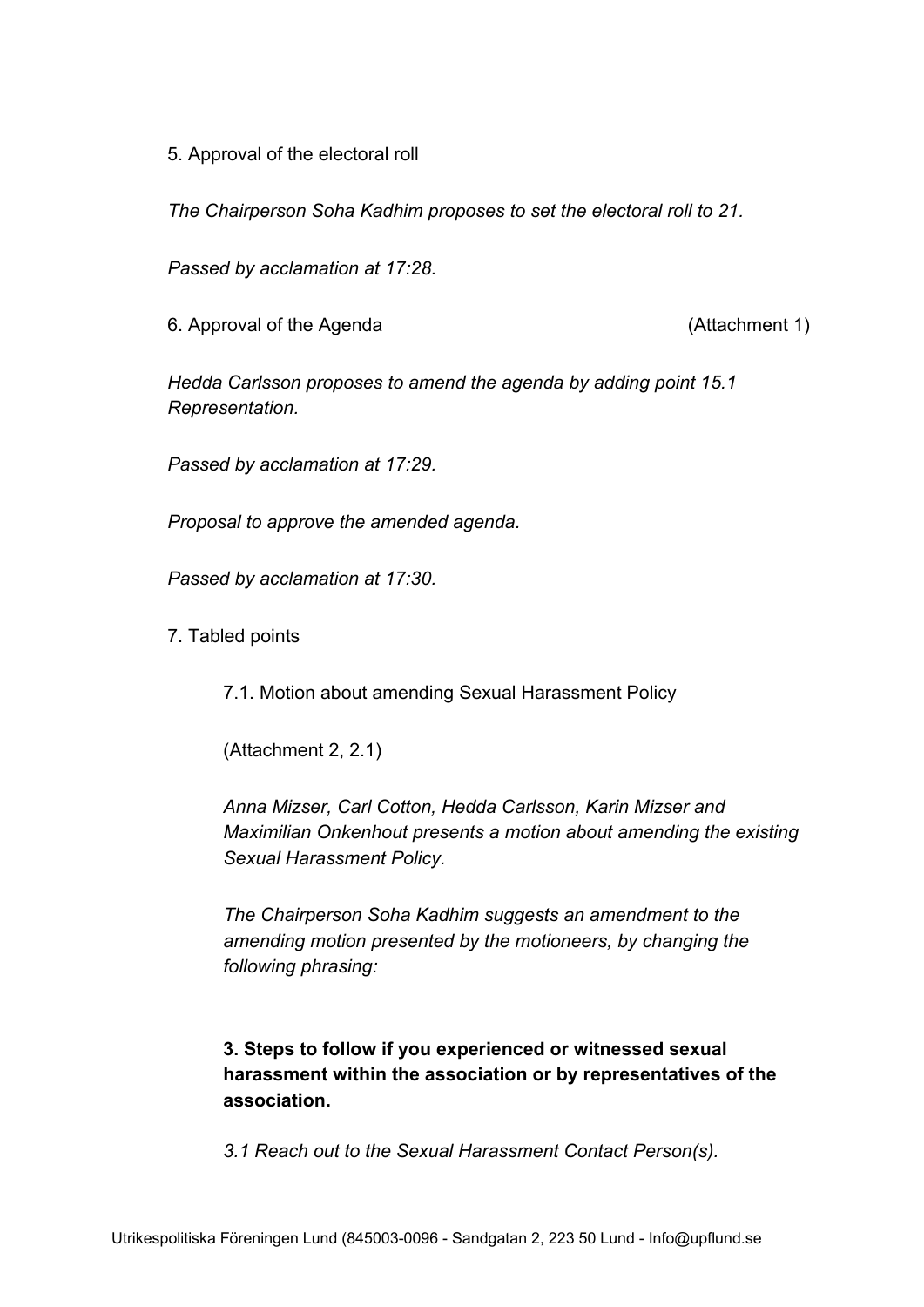*3.2 if not comfortable with contacting the Sexual Harassment Contact Person(s):*

- *3.2.1. Contact the President at president@upflund.se*
- *3.2.2. Contact the Crisis Group at crisis@upflund.se*
- *3.2.3. Contact a Board Member*

*3.3 if the individual does not feel heard, that their claim is not taken seriously, or that the measures taken within the association aren't enough, contact AF at verksamhetschef@af.lu.se*

# *4.* **Following allegations of sexual harassment, at least the following steps must be taken.**

*4.1 Meet with the person who brings the allegations of sexual harassment.*

*4.1.1 At this meeting, the crisis group (and the president, if deemed necessary), will meet the person who has come forward, potentially together with a support person of their choice. The composition of people attending can be adjusted to what the person bringing the allegation feels comfortable with.*

*4.1.2 If the individual accused of the sexual harassment does not want to meet, the crisis group is to proceed in accordance with this policy based on the information provided by the person who brings the allegation*

*4.2 the contact person(s) should contact the crisis group, and together decide if involvement of the crisis group deemed necessary.*

*4.3 Preferably meet with, or at the very least communicate with the person who has been accused of discrimination*

*4.3.1 At the meeting the crisis group (and the president, if deemed necessary), will meet the accused individual(s), potentially with a support person of their choice. The composition of people attending can be adjusted to what the person bringing the allegation feels comfortable with.*

*4.3.2 If the individual accused of the sexual harassment does not want to meet, the crisis group is to proceed in accordance with this policy*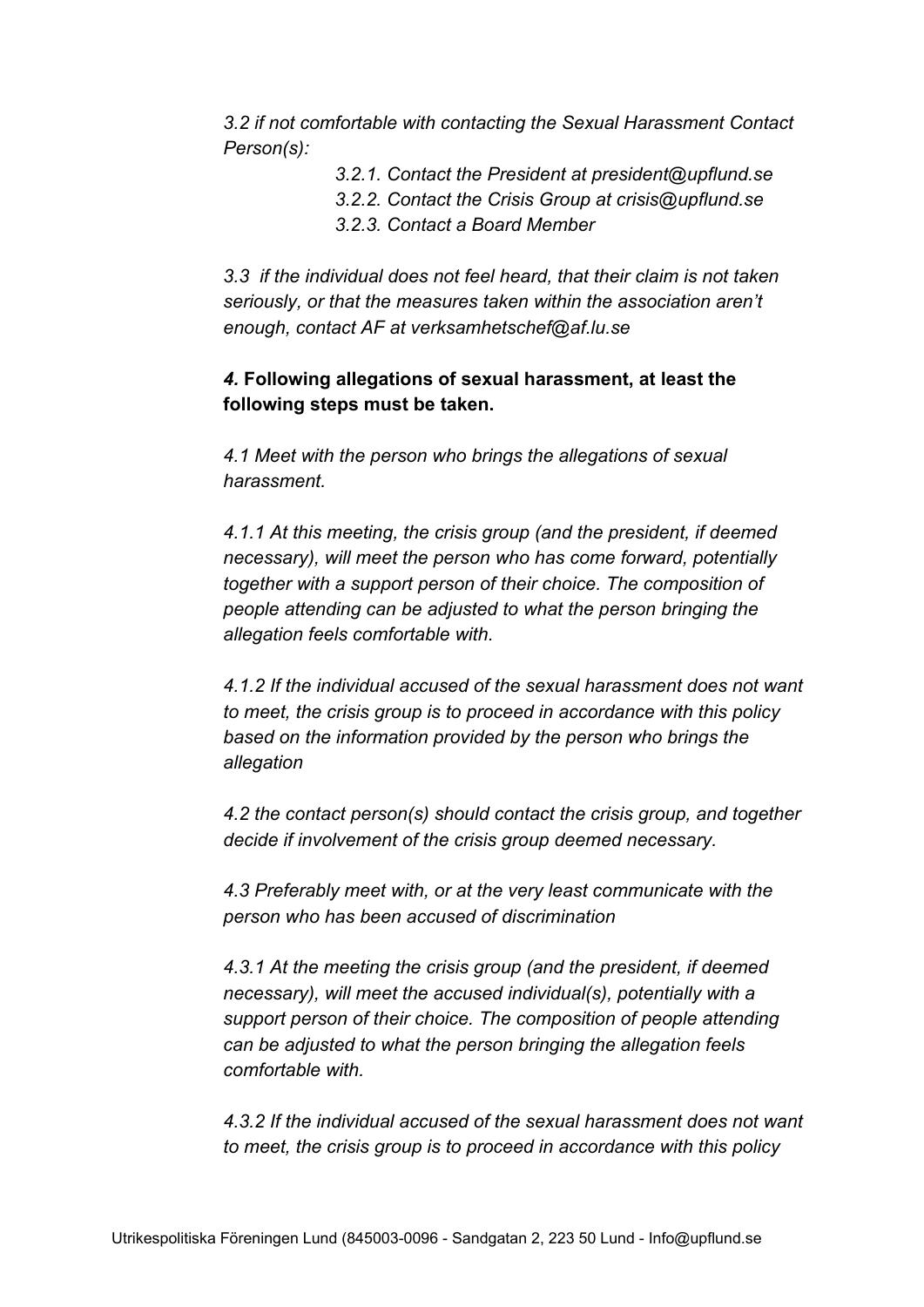*based on the information provided by the person who brings the allegation*

*4.4 Following these meetings, the crisis group (along with the president, if deemed necessary), should try to establish what has happened, and based on this decide which of the actions outlined below should be taken.*

*4.5 The association, especially the crisis group and/or the President, must take action after every reported case of sexual harassment, and/or reported concern that a case of sexual harassment has occurred during, or in connection to, the association's operations and/or activities, or by the representative(s) of the association.*

## *5. Potential sanctions following a sexual harassment incident*

*5.1 The crisis group, together with the presidents, have the authority to take the following measures on behalf of the board until the next board meeting.*

*5.1.5 The crisis group, together with the presidents, can decide for how long the above mentioned sanctions should be upheld*

*5.2.1 According to § 2.13 of the Association's Statutes, a member can only be excluded through a board decision*

*5.2.2. Exclusion from the association should be considered a last route solution and only be considered in the case of a severe incident or repeated offenses. If exclusion is not considered appropriate, the board can decide on the following sanctions:*

*5.2.2.1 Give a warning to the accused person(s) and point out that if this would be repeated or similar incidents would occur again more severe sanctions will be taken, with the possibility of exclusion.*

*5.2.2.2 Being prohibited to be active in one or several committees and events.*

*5.2.2.3 A temporary suspension of the amount of time the board sees fit.*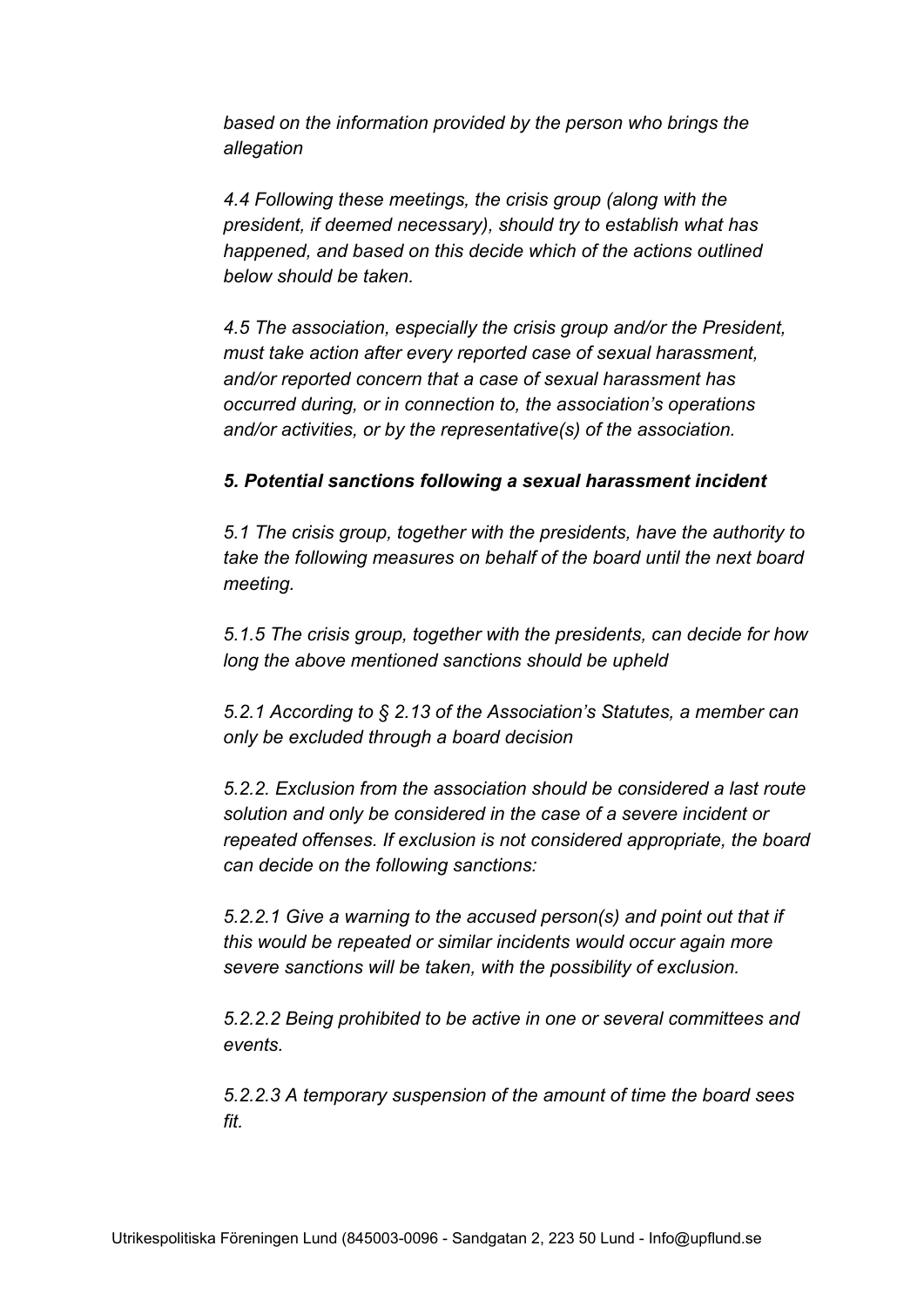*The motioneers agrees to merge their motion with the suggested amendments presented by the Chairperson Soha Kadhim.*

*Proposal to amend the Sexual Harassment Policy and that the updated policy comes into force effective immediately.*

*Passed by acclamation at 17:47.*

8. Presidium reporting

#### 8.1. **Presidents**

*- The presidents went on an educational day in Stockholm a couple of weeks ago. In February the board will visit Skanör and this trip is now booked. Urges the board members to communicate potential plans to study abroad or in any way leave Lund during the next semester. Asks the board if the UFS Administrator Michal Gieda is allowed a key to the UPF Office.*

8.2. **Treasurer** (Attachment 3)

*- Briefs the board on the budget for the first quarter of the operational year. Proposes to invest in a new printer. Urges the committee heads to use their budgets.*

#### 8.3. **Secretary**

*- The secretary Carl Cotton has nothing to report to the board.*

#### 8.4. **UFS-representative**

*- The forum weekend will be held digitally instead of in person, encouraging the board members to sign up. The workshop with UF Malmö will be canceled/postponed. The MUCF-grant is lowering its requirements, and will be received by the association.*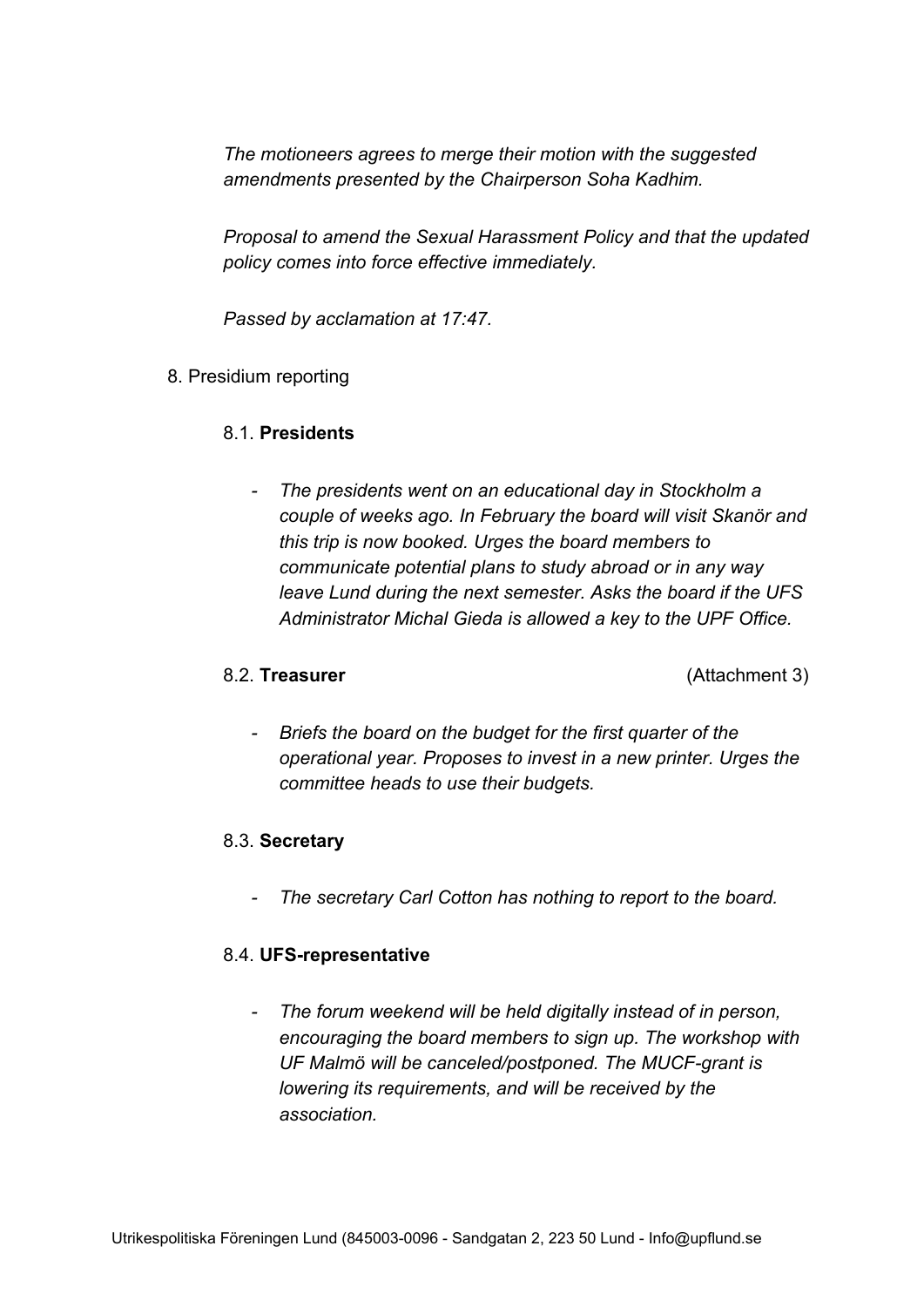# **(The Chairperson Soha Kadhim declares the meeting adjourned for a break at 18:12)**

# **(The Chairperson Soha Kadhim declares the meeting re-opened at 18:23)**

9. Committee reporting

## 9.1. **Magazine**

*- The printed version of the magazine should soon be distributed, after a few minor delays.*

# 9.2. **Pod&Radio**

*- Weekly pods are now being uploaded. The work produced by the committee is now available on Spotify as "The Perspective Pod".*

# 9.3. **PR**

*- The editing of the promotion video is underway. A workshop is being pushed to December. Adobe will probably be bought with the PR-budget. Merch for the board is being decided on, and will hopefully be ordered soon.*

# 9.4. **Travel**

*- The Kiruna trip has been cancelled due to the current situation with the Coronapandemic. It might be pushed until a later date since the committee still wants to go.*

## 9.5. **Webzine**

*- Did live blogging during the US-election night. Exploring digital hangouts with the committee. Publishing as normal on the website. Sub-editors have now been chosen and will help out with the workload.*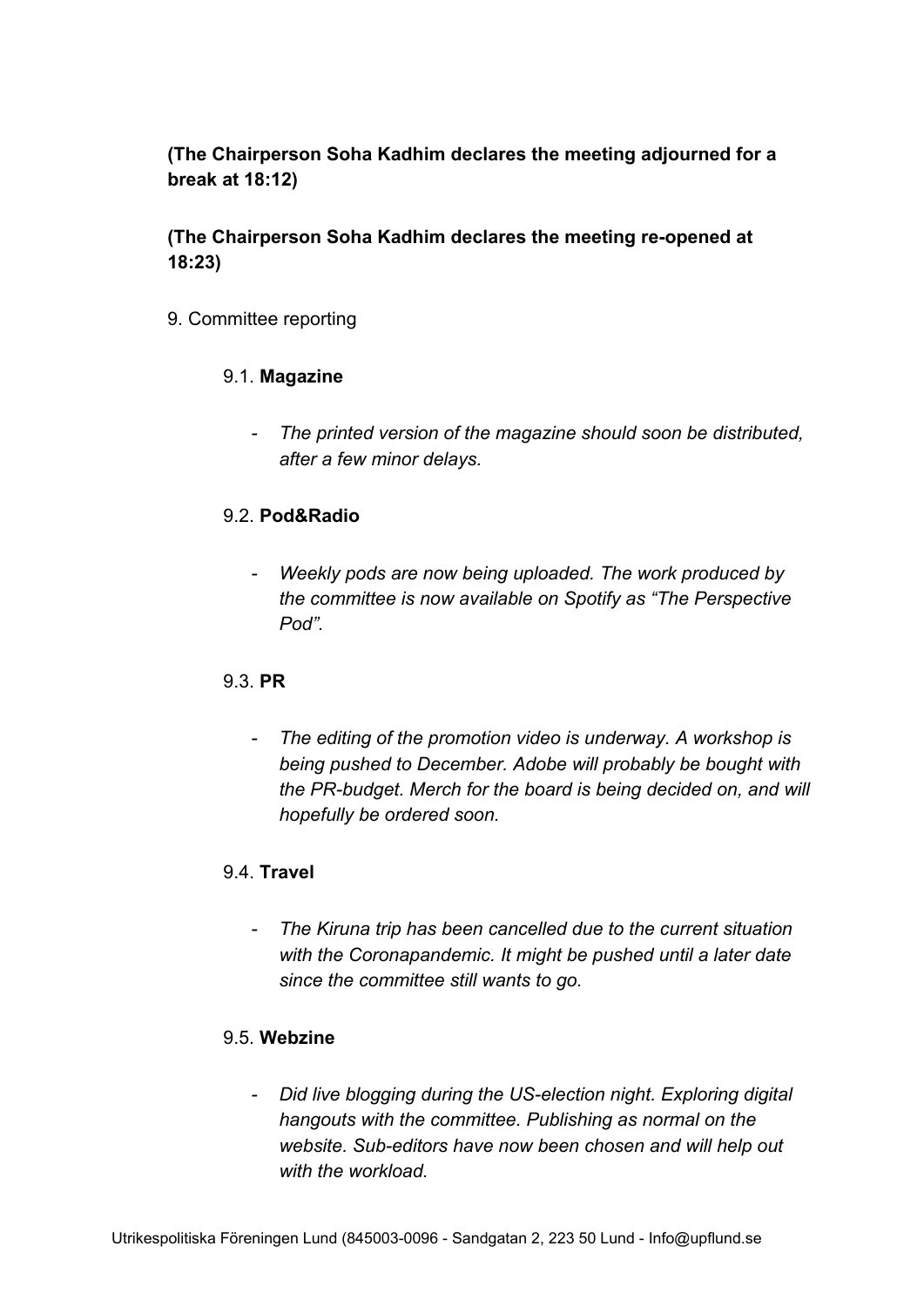# 9.6. **Activity**

*- The Zoom-sittning was a great success. A Netflix-movie night is currently being planned and will hopefully take place without any need for signing up on beforehand. Might be losing active committee members due to the digital committee meetings.*

# 9.7. **Career**

*- Looking forward to the Career Day which will be held digitally. Furthermore a few other events are being planned.*

# 9.8. **Lecture**

*- All the lectures will be held digitally for now due to the current situation with the Coronapandemic. A tripod and mic-set has been purchased.*

## 10. Project of the Year

*- Each year UPF allocates 10.000 SEK to a specific project which needs funding. The board is asked to think on potential projects for this operational year. Discussion moves between different projects, for example investing in app-building, investing in a new computer, charity and hosting different events.*

# 11. UFS Annual Assembly (Attachment 4,

4.1)

*- The Chairperson Soha Kadhim asks the board how they feel about the initial motion from UPF Umeå, how the board feels about the verdict presented by UFS, as well as how the board thinks that UPF Lund should vote in regards to this question. The discussion mainly pertains to the phrasing of the motion. The need for a more clear cut and transparent motion is underlined by a few of the speakers. The board is somewhat split on whether UPF Umeå or UFS board should be favored. The board votes in favor of UPF Umeå, and also votes in favor of amending the motion presented by UPF Umeå.*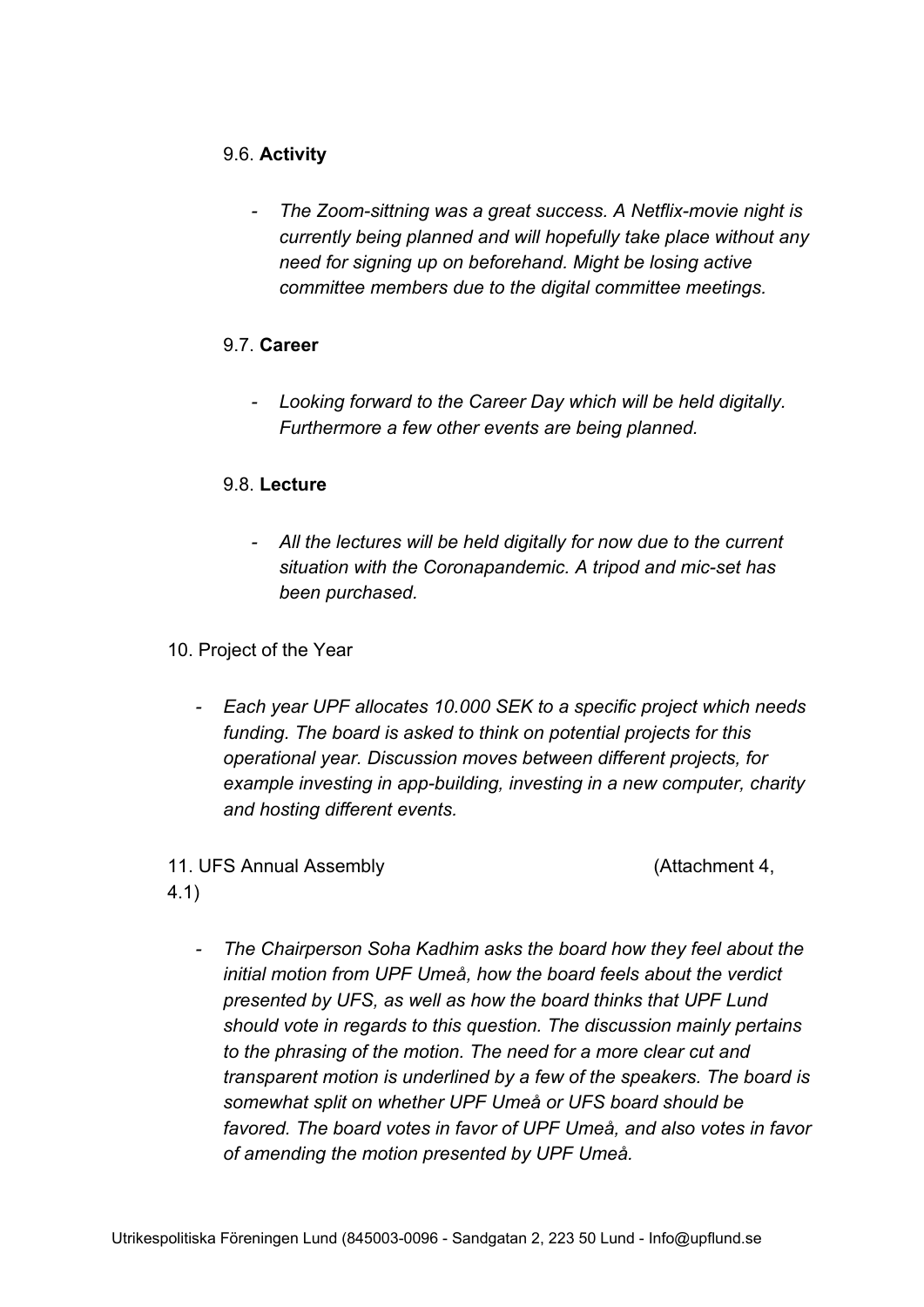*- Soha Kadhim, Mara Glas, and Lovisa Lundin Ziegler nominates themselves to work on writing amendments to the motion. A PC-decision on this will be sent out to the board members as soon as possible.*

# **(The Chairperson Soha Kadhim declares the meeting adjourned for a break at 19:38)**

# **(The Chairperson Soha Kadhim declares the meeting re-opened at 19:49)**

- 12. Membership Recruitment
	- *- Hedda Carlsson informs the board that we need to improve our membership numbers, and asks the board to discuss different ways of increasing these numbers. Different suggestions revolve around merch, social media, contests and promotional videos.*
- 13. Working groups

*The board will form three working groups in the following weeks. These working groups will get a mandate from the board to work on different long term projects in the following areas.*

- 13.1. Senior Collegium
	- *- Maximilian Onkenhout, Kerime van Opijnen, Karin Mizser, Anna Mizser are all interested in joining the secretary Carl Cotton in this working group.*
	- *- The board decides to table the election until the next board meeting due to the large number of interested board members, as well as the need to establish the workload and ambition of this working group.*

*Roja Moser leaves the meeting at 20:23.*

*The electoral roll is updated to 20.*

#### 13.2. Rules and Regulations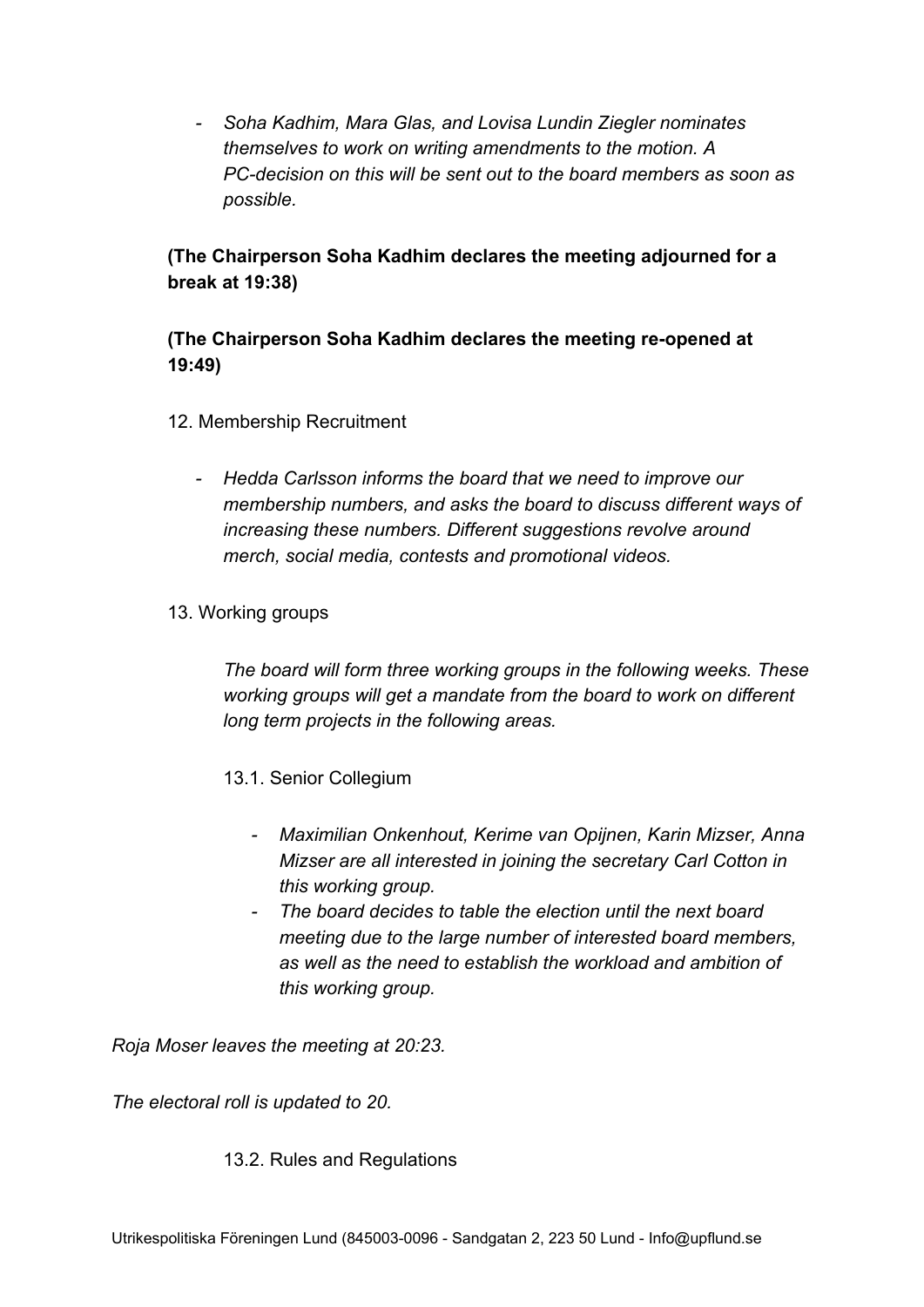- *- Henrietta Kulleborn and Anna Mizser are both interested in joining the president Soha Kadhim in this working group.*
- *- The board elects Henrietta Kulleborn, Anna Mizser and Soha Kadhim as members of Rules and Regulations working group at 20:30.*

*Henrietta Kulleborn abstains from voting in the election of herself.*

13.3. Policies

- *- Hedda Carlsson, Anna Mizser and Carl Cotton are all interested in joining this working group.*
- *- The board elects Hedda Carlsson, Anna Mizser and Carl Cotton as members of Policies working group at 20:43.*

# 14. Motions

*No other motions have been sent in for the board to decide upon.*

#### 15. Other points

# 15.1. Representation

*- Hedda Carlsson informs the board on the meaning of representation in the association. This is partly pertaining to members in the association, and partly to the topics the committees work with. A broad spectrum of topics and areas is vital for the association and the committee heads are encouraged to make sure that this is noticeable in their work.*

*Roja Moser re-enters the meeting at 20:59.*

*The electoral roll is updated to 21.*

16. Confirmation of next board meeting

*Chairperson Soha Kadhim informs the board that the next board meeting will be held on the 26th of November (26/11) at 17.00.*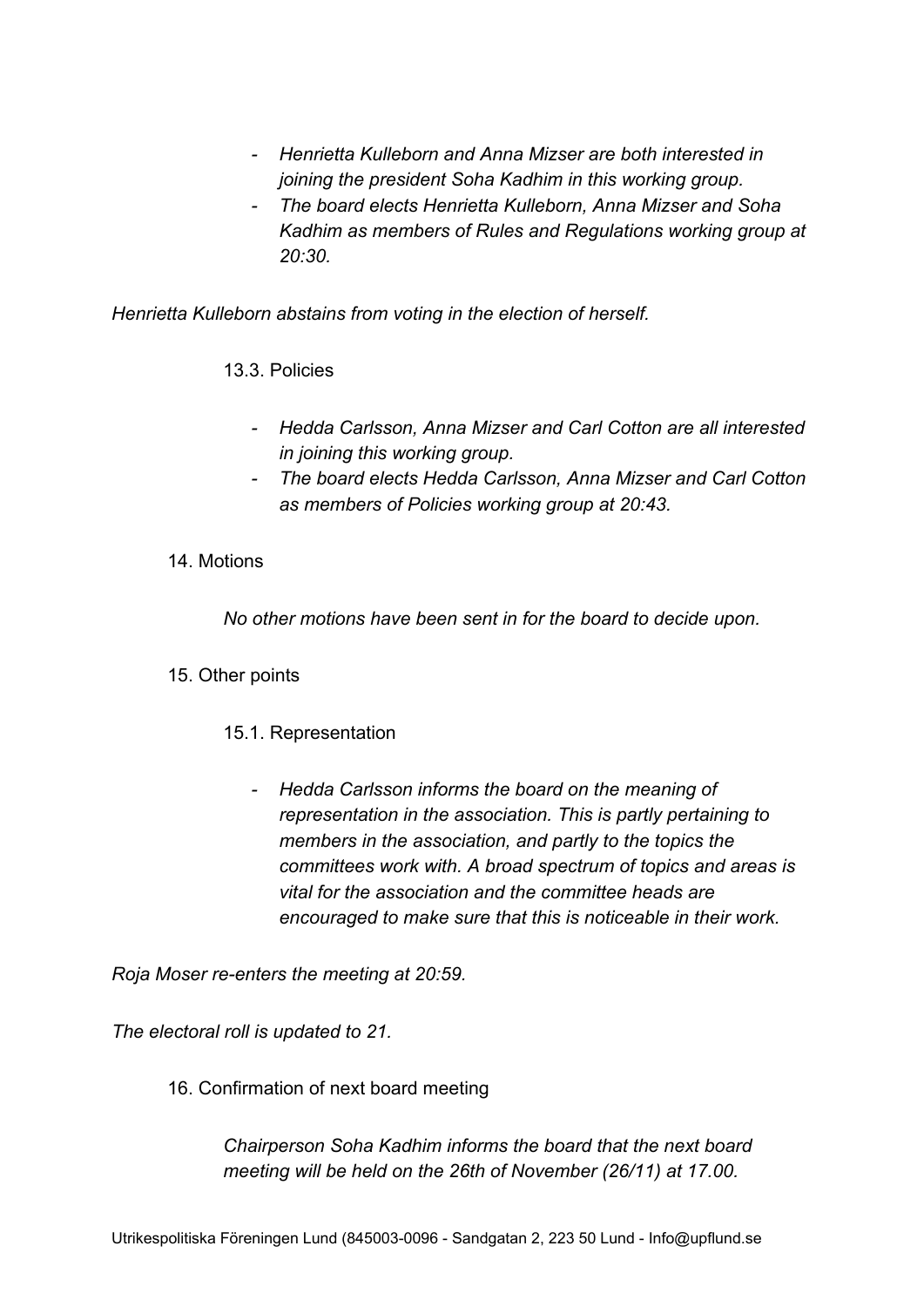# 17. Meeting adjourned

*Chairperson Soha Kadhim declares the meeting adjourned at 21:08.*

Calleton

Carl Cotton, Secretary

Soha Kadhim, Chair

 $\gamma_{\mathcal{N}}$ 

Maximilian Onkenhout, Attester

Demi Bylon, Attester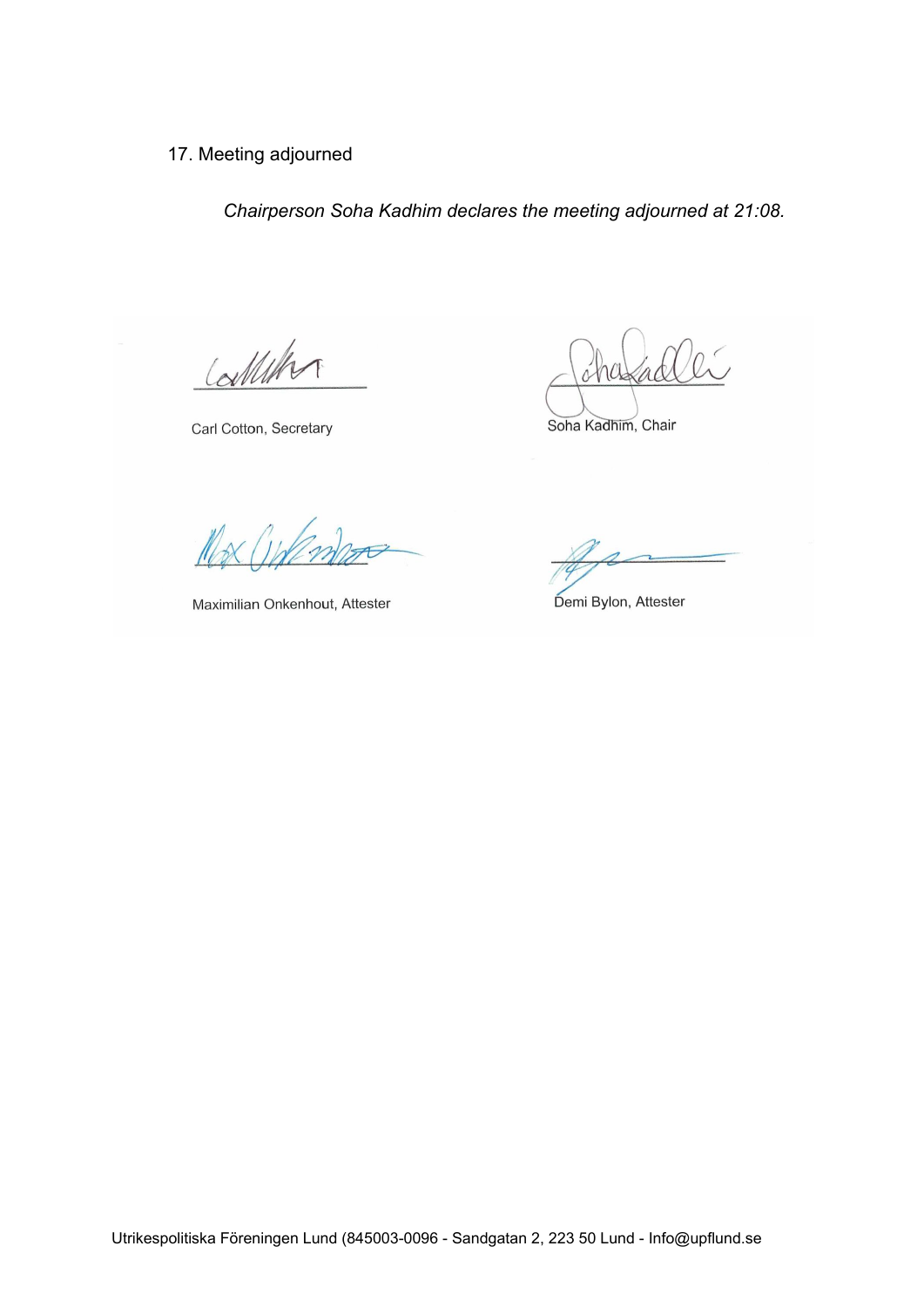# Attachment 1

Board Meeting 4 2020-11-05, 17:00-21:00 Online, Zoom. The Board 20/21 Association of Foreign Affairs, Lund

- 1. Opening of the meeting
- 2. Election of Chair of the meeting
- 3. Election of Secretary of the meeting
- 4. Election of Attesters and Vote Counters of the meeting
- 5. Approval of the electoral roll
- 6. Approval of the Agenda
- 7. Tabled points
- 7.1.Motion about amending Sexual Harassment Policy
- 8. Presidium reporting
- 8.1.Presidents
- 8.2. Treasurer
- 8.3.Secretary
- 8.4.UFS-rep
- 9. Committee reporting
- 9.1.Magazine
- 9.2.Pod&Radio
- 9.3.PR
- 9.4.Travel
- 9.5.Webzine
- 9.6.Activity
- 9.7.Career
- 9.8.Lecture
- 10.Project of the Year
- 11. UFS Annual Assembly
- 12. Membership Recruitment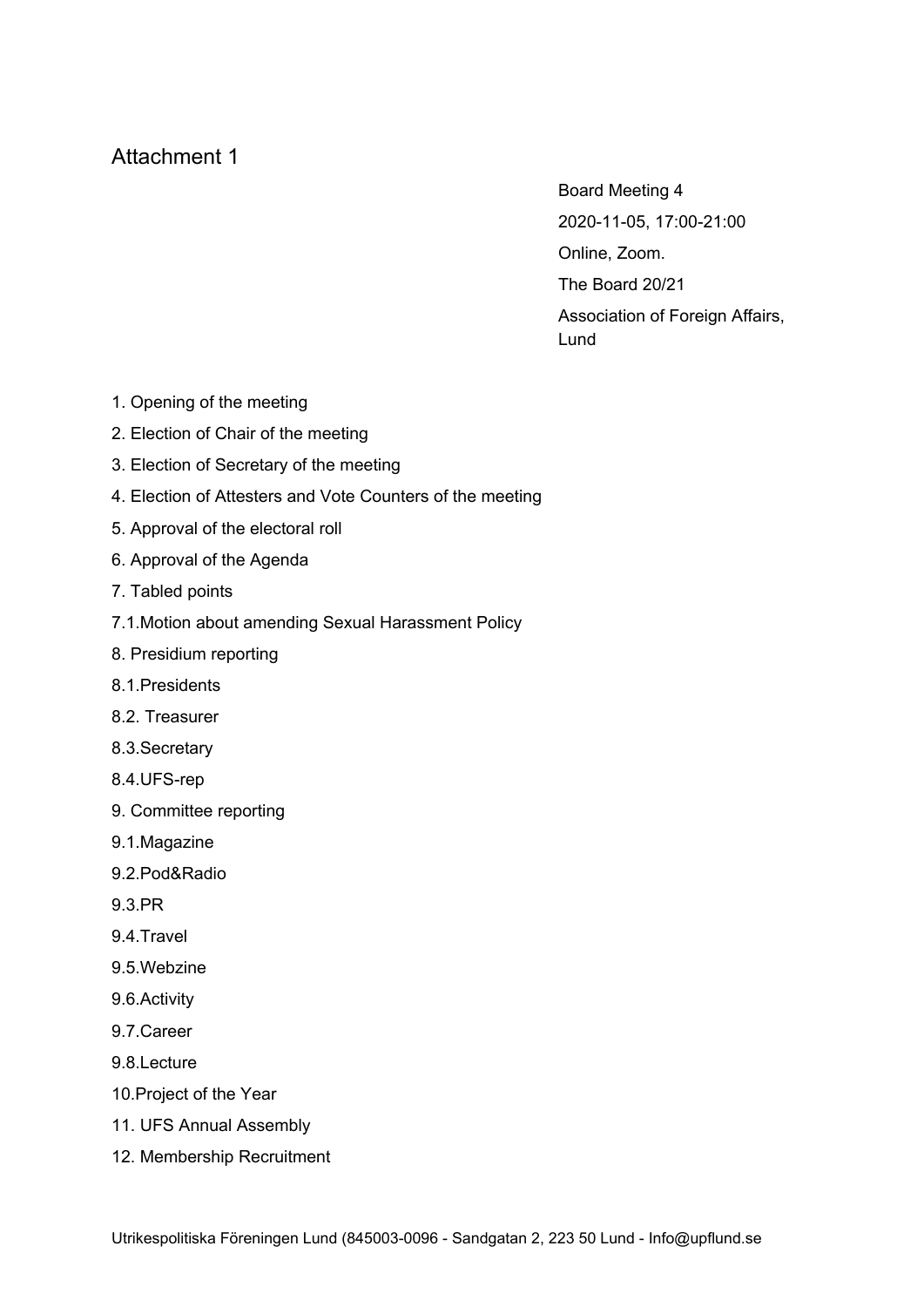- 13.Working groups:
- 13.1.Senior Collegium
- 13.2.Rules and Regulations
- 13.3. Policies
- 14.Motions
- 15.Other points
- 16.Confirmation of next board meeting
- 17.Meeting adjourned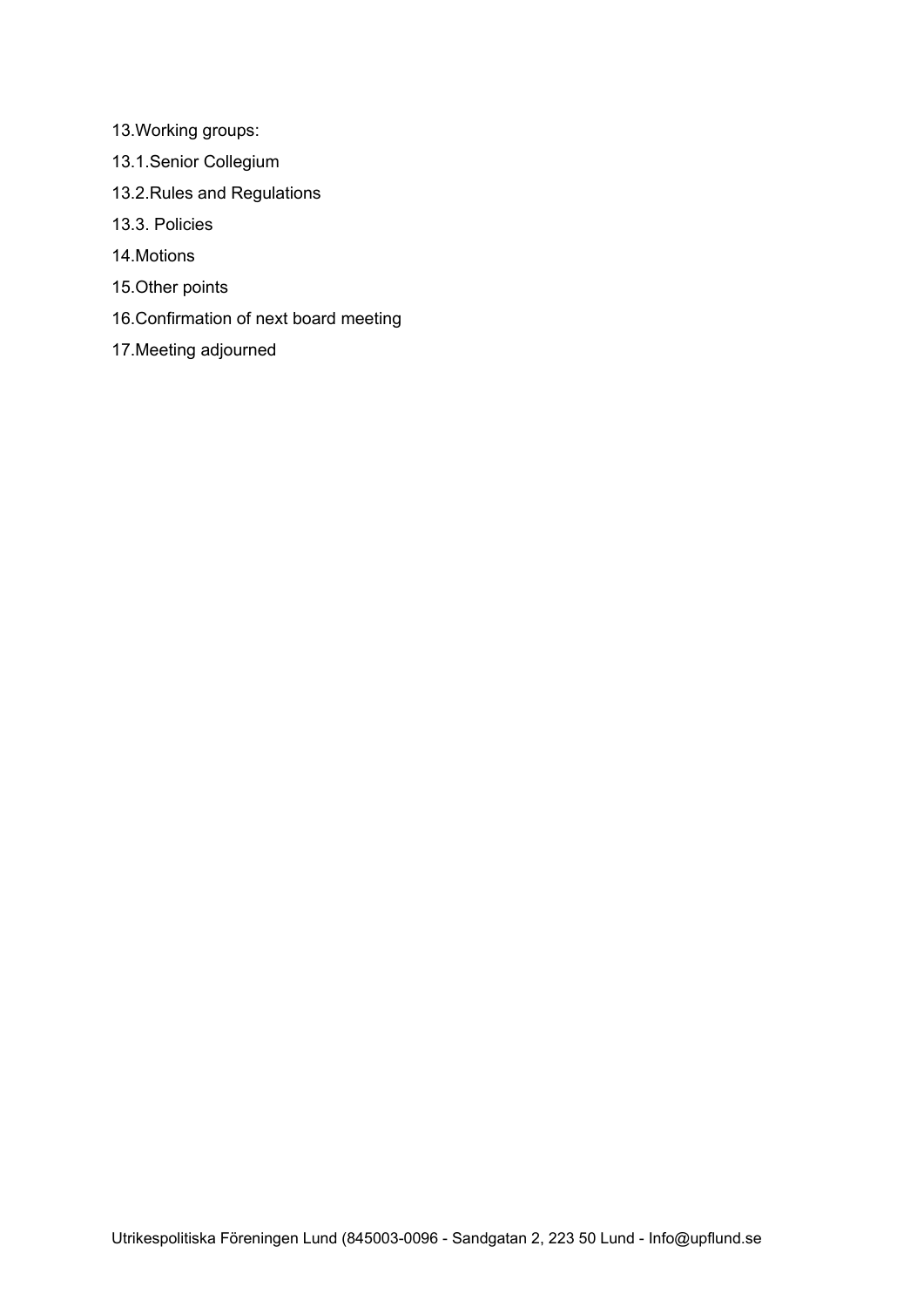# Attachment 2

#### **Motion to amend "Sexual Harassment Policy"**

#### **Background**

UPF has a Sexual Harassment Policy, with the purpose of preventing sexual harassment from occurring within the association. In the writing process of the Discrimination and Equal Treatment Policy, the group used the Sexual Harassment Policy for guidelines, and detected areas of improvement in the policy.

#### **Purpose**

The updated policy is thought to be more accurate for how these matters should be handled within UPF. Also hoping that the Discrimination and Equal Treatment Plan comes into force, we consider it important that these two policies are consistent with each other and uses the same action plans.

#### **Proposal**

We propose that the board decides:

*To amend the "Sexual Harassment Policy" and that the updated policy comes into force effective immediately.*

*Anna Mizser, Carl Cotton, Hedda Carlsson, Karin Mizser and Max Onkenhout Head of Career, Secretary, Vice President, Head of Lecture and Head of Radio*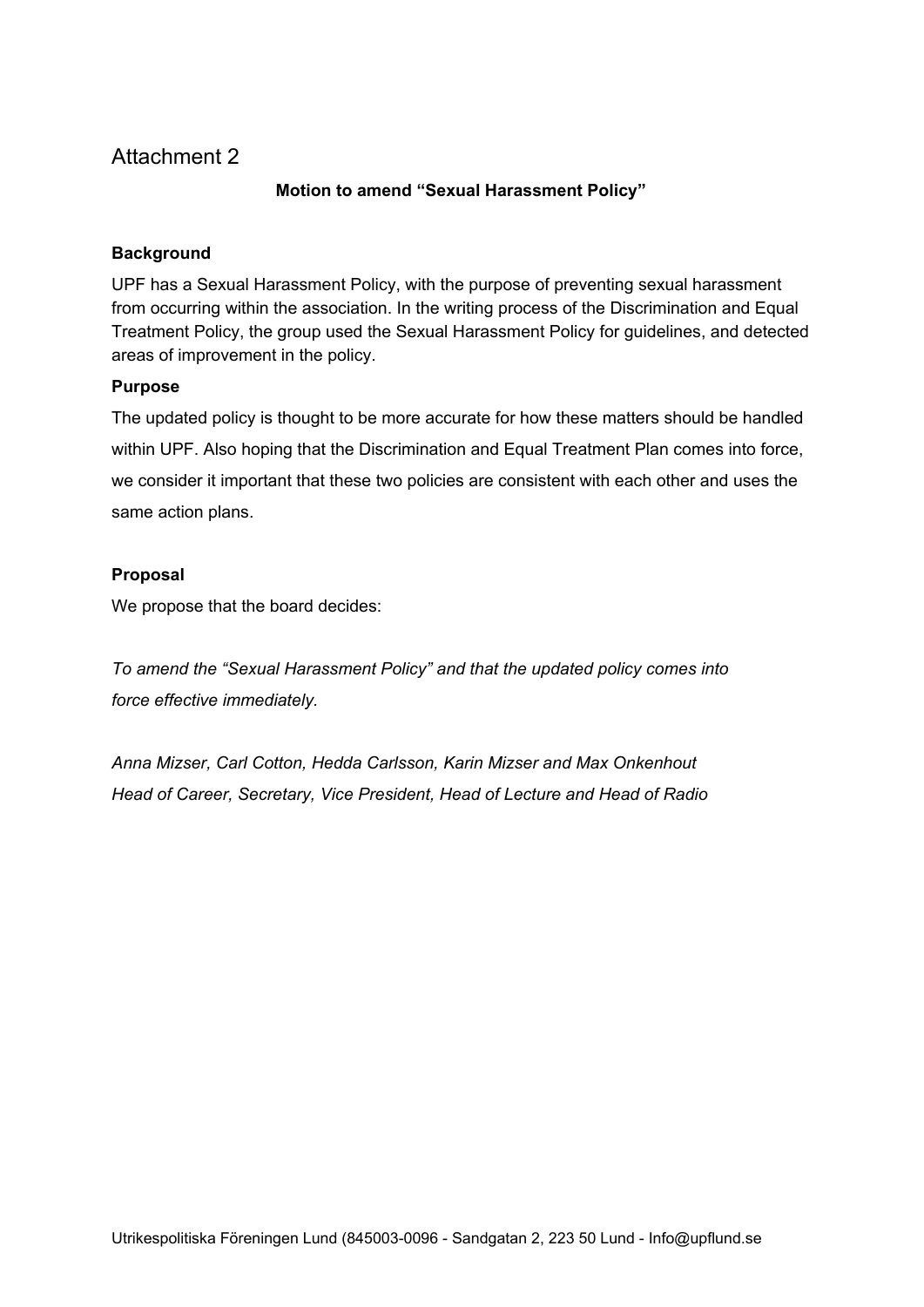# Attachment 2.1

Sexual Harassment Policy

The Association of Foreign Af airs in Lund (UPF) is committed to providing a safe and trusting environment for all its members, free from sexual harassment. UPF operates a zero-tolerance policy for any form of sexual harassment and recognizes the need to work proactively to prevent sexual harassment as well as provide guidelines for how to address an incident after it has happened. This policy defines procedures for UPF to take in situations relating to sexual harassment.

#### **Purpose**

The Association of Foreign Affairs in Lund (UPF) does not tolerate acts of sexual harassment of any kind. UPF recognizes the need and its responsibility to work proactively to prevent sexual harassment incidents from occurring at UPF events or by representatives of the association, as well as provide guidelines for how to address an incident after it has happened, in order to create a safe and trusting environment for all of its members. The purpose of this sexual harassment policy is to provide guidelines and define procedures for UPF to take in situations relating to sexual harassment, thereby helping the board navigate and act preemptively during and after any incidents.

#### **Guidelines**

#### **1. Definition of sexual harassment**

1.1 Unwelcome actions including but not limited to the following are considered

inappropriate and may, depending on the circumstances, in and of themselves meet

the definition of sexual harassment.

1.1.1 Pressuring someone to participate in sexual acts to which they do not consent, or to which they cannot consent;

- 1.1.2 Unwelcome physical contact;
- 1.1.3 Touching or grabbing of a sexual nature;

1.1.4 Repeatedly standing too close to or brushing up against a person;

1.1.5 Unwelcome comments of a sexual nature;

1.1.6 Sexual pranks, or repeated sexual teasing, jokes, or innuendo, in person or via other medium;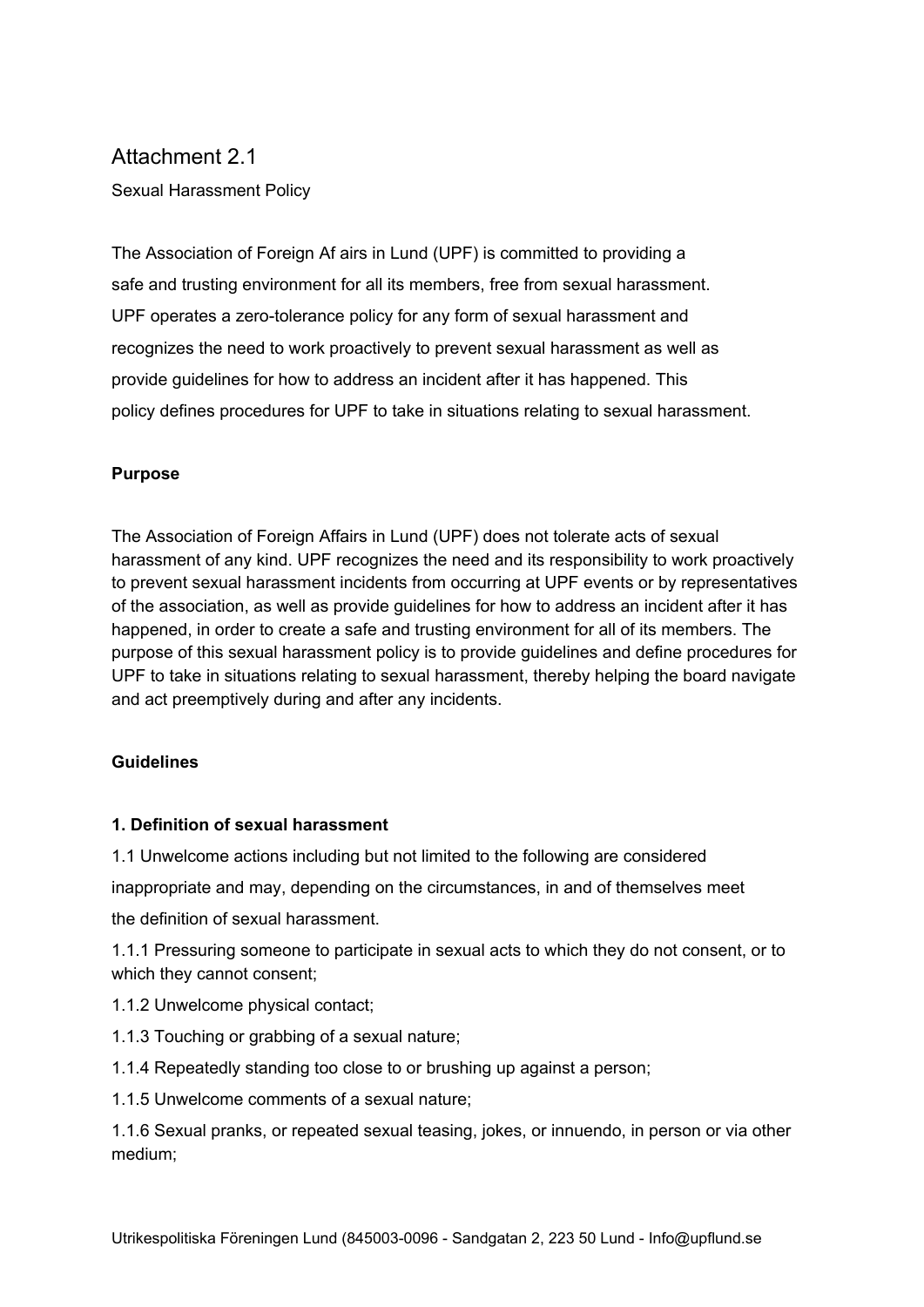1.1.7 Spreading rumours or commenting on a person's sex life, sexuality, or appearance;

1.1.8 Repeatedly asking a person to socialize when the person has said no or has indicated disinterest;

1.1.9 Giving gifts or leaving objects that are sexually suggestive;

1.1.10 Repeatedly making sexually suggestive gestures;

1.1.11 Staring or leering;

1.1.12 Making or posting sexually demeaning or offensive pictures or other materials;

1.1.13 Displaying pornographic or sexually explicit material.

#### **2. Pre-emptive steps**

2.1 At the beginning of each board year, two sexual harassment contact persons (preferably one man and one woman) should be chosen. One person should be a board member and the other person should be an active member. Their contact information should be available on the association's website, and their roles and responsibilities should be communicated to the association's members.

2.1.1 The contact persons should be given an email address each, once they are elected. Through this email, members can report incidents, complaints and/or concerns related to the content of this policy. It is the responsibility of the contact persons to delete the content of their email inboxes at the end of the board year.

2.1.2 The contact persons should be available at the office once a month on a specific time.

2.1.3 The contact persons are responsible for providing information about this

policy and for providing their contact information to members of the association.

2.1.4 The association should always aim to have at least one of the contact

persons present and available at all major and social events where alcohol is available. This person should be contactable and not drunk.

2.2 The president and the vice president are responsible for informing the board of the content and practicalities of this policy at the beginning of every board year.

2.3 The board members who are also committee heads, must inform their active members about this policy at the beginning of every semester.

2.4 Information about this policy and contact persons should be stated, in written form, in connection to every UPF social event.

2.5 Counteracting a culture of silence.

2.5.1 The association shall actively work to counteract all tendencies of culture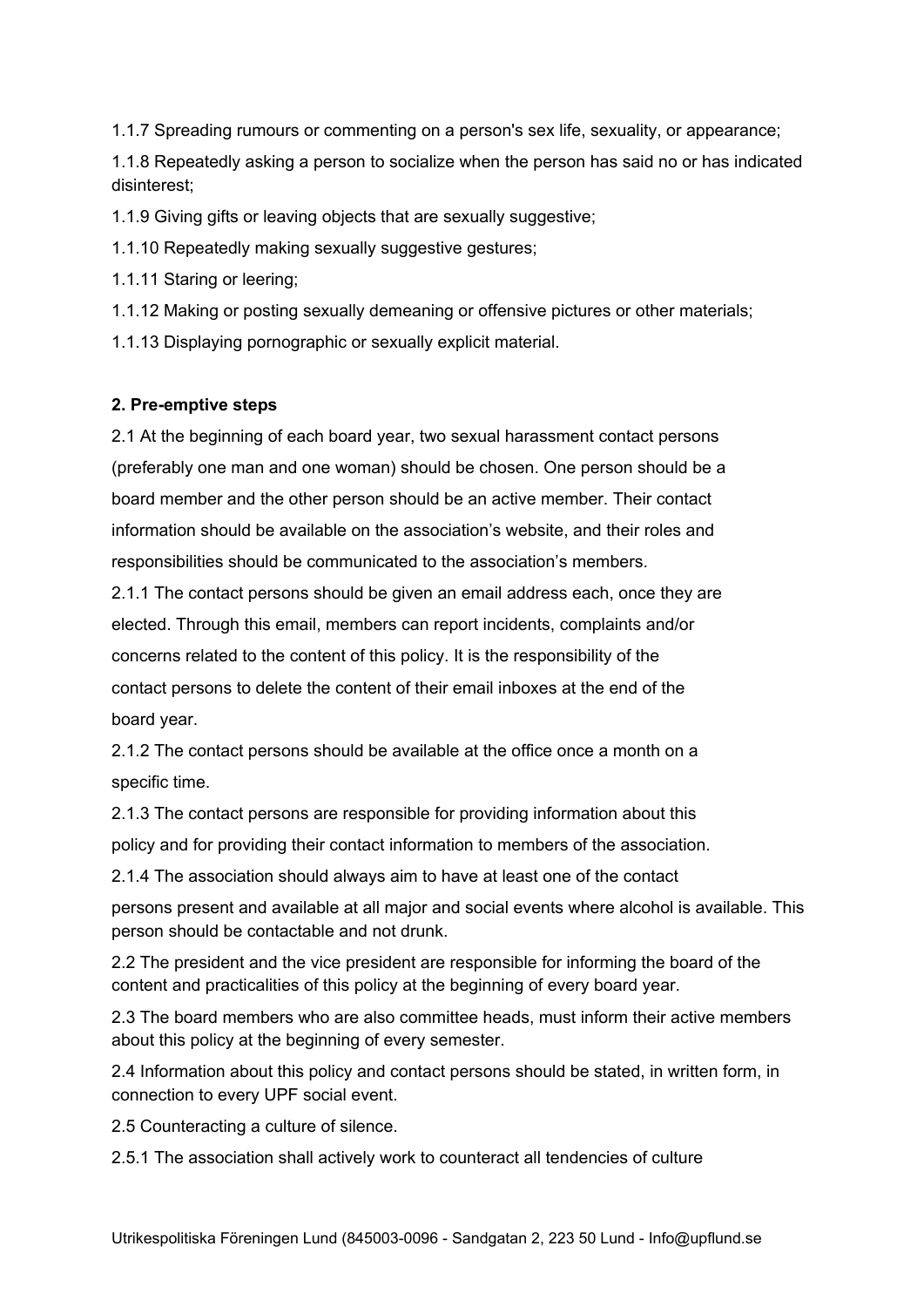of silence-behavior.

2.5.2 Representatives of the association have a particular responsibility of actively preventing a culture of silence.

2.5.2.1 Representatives shall strive to speak up in a situation of sexual harassment, even if they are not the subject of the harassment.

2.5.2.2 Representatives shall actively encourage all members to do the same.

# **3. Steps to follow if you experienced or witnessed sexual harassment within the association or by representatives of the association**

3.1 Reach out to the sexual harassment contact person(s).

3.2 If not comfortable with contacting the sexual harassment contact person(s):

3.2.1 Contact a board member.

3.2.2 Contact AF at programchef@af.lu.se.

3.3 If the individual does not feel heard, that their claim is not taken seriously, or

that the measures taken within the association are not enough, contact AF at

programchef@af.lu.se.

# **4. Following allegations of sexual harassment, at least the following steps must be taken**

4.1 The contact person(s) should offer a meeting with the person bringing the allegation.

4.1.1 At this meeting, the contact person(s), will meet the person who has come forward, potentially together with a support person of the individual's choice. The composition of people attending can be adjusted to what the person bringing the allegation feels comfortable with.

4.1.2 If the individual bringing the allegation does not want to meet, the contact person(s) together with the crisis group is to proceed in accordance with this policy based on the information provided by the person who brings the allegation.

4.2 The contact person(s) should contact the crisis group, if deemed necessary.

4.3 Preferably meet with, or at the very least communicate with the person(s) who has been accused of sexual harassment.

4.3.1 At the meeting the crisis group and preferably the contact person(s), will meet the accused individual(s), potentially with a support person of the individuals choice. The composition of people attending can be adjusted to what the person(s) accused feels comfortable with.

4.3.2 If the individual accused of sexual harassment does not want to communicate and/or meet, the crisis group is to proceed in accordance with this policy based on the information provided by the person who brings the allegation.

4.4 Following these meetings and/or communication, the crisis group together with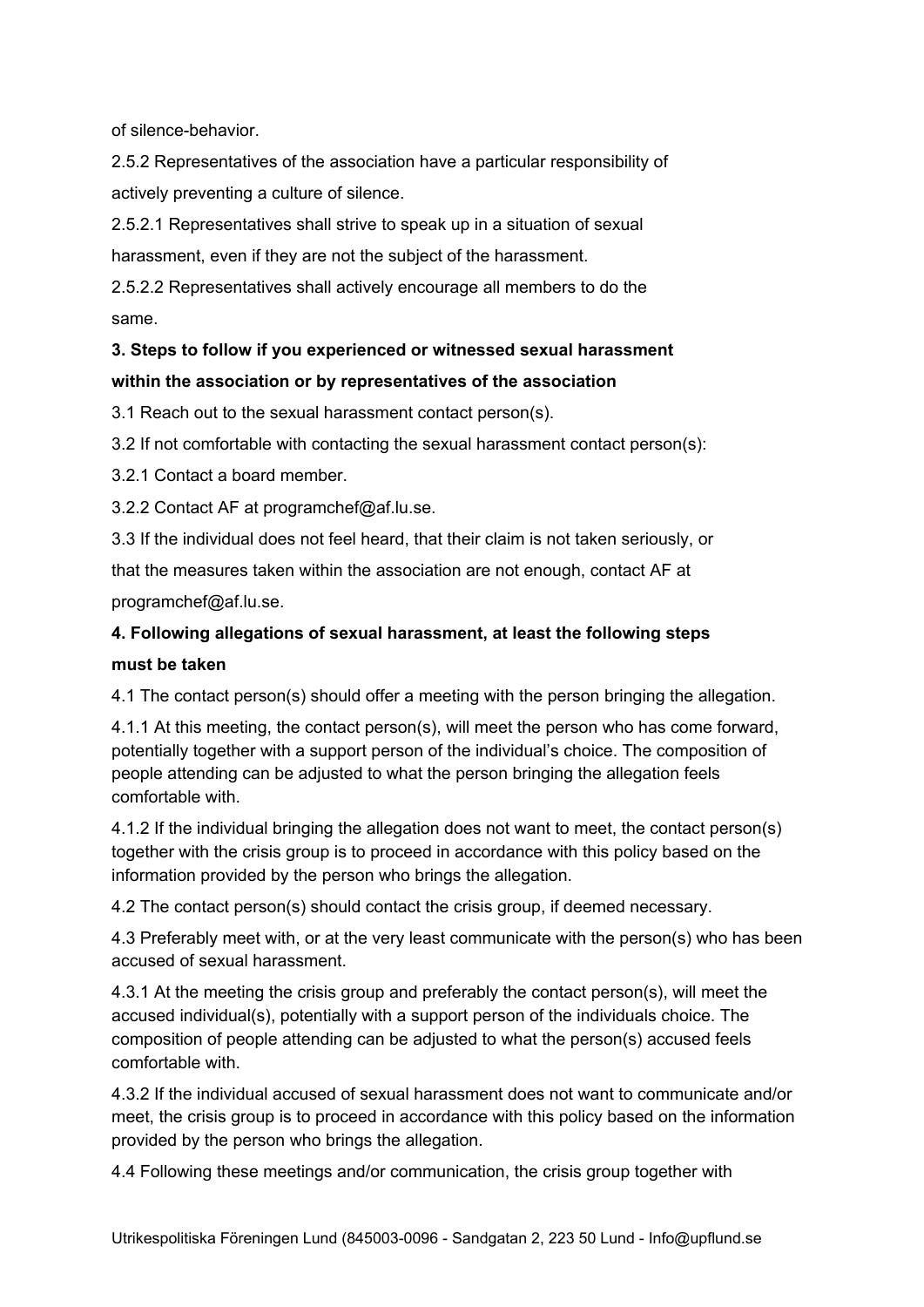the contact person(s), should try to establish what has happened, and based on this decide which of the sanctions outlined below should be taken.

4.5 The association, and especially the contact person(s), must take action after every reported case of sexual harassment, and/or reported concern that a case of sexual harassment has occurred during, or in connection to, the association's operations or activities, or by representative(s) of the association.

#### **5. Potential sanctions following a sexual harassment incident**

5.1 The crisis group has the authority to take the following measures on behalf of the board until the next board meeting. All decisions taken can be overruled by the board at the next meeting.

5.1.1 Removal from a position of responsibility within a committee.

5.1.2 Removal from participation in a committee, a particular subgroup of a committee, or removal from all committee work.

5.1.3 Prohibition from participating in UPF social events, even if the person is not a member of UPF.

5.1.4 Prohibition from participating in UPF lectures and public events, even if the person is not a member of UPF.

5.1.5 The crisis group can decide for how long the above mentioned sanctions should be upheld.

5.1.6 If the allegation of sexual harassment is deemed mild and does not require removal or prohibition of participation, the crisis group can decide upon the following sanctions:

5.1.6.1 Making sure the person accused understands what in their behavior was considered as harassing and apologizes.

5.1.6.2 Following this sanction, the crisis group does not have to initiate a discussion of further sanctions at the next board meeting, but a report of the situation still has to take place.

5.2 The crisis group should, if considered necessary, initiate a discussion at the next board meeting about potential sanctions. If the matter concerns a board member, a discussion on whether or not an extra annual meeting should be called to decide which sanctions should befall the board member in question.

5.2.1 According to 2.13 § of the association's bylaws, a member can only be excluded through a board decision or a decision at a higher instance.

5.2.2 The board, the president, a third of the association's members or the auditor may call for an extra annual meeting to exclude a board member.

5.2.3 Exclusion from the association should be considered a last route solution and only be considered in the case of a severe incident or repeated offences. If exclusion is not considered appropriate, the board can decide on the following sanctions: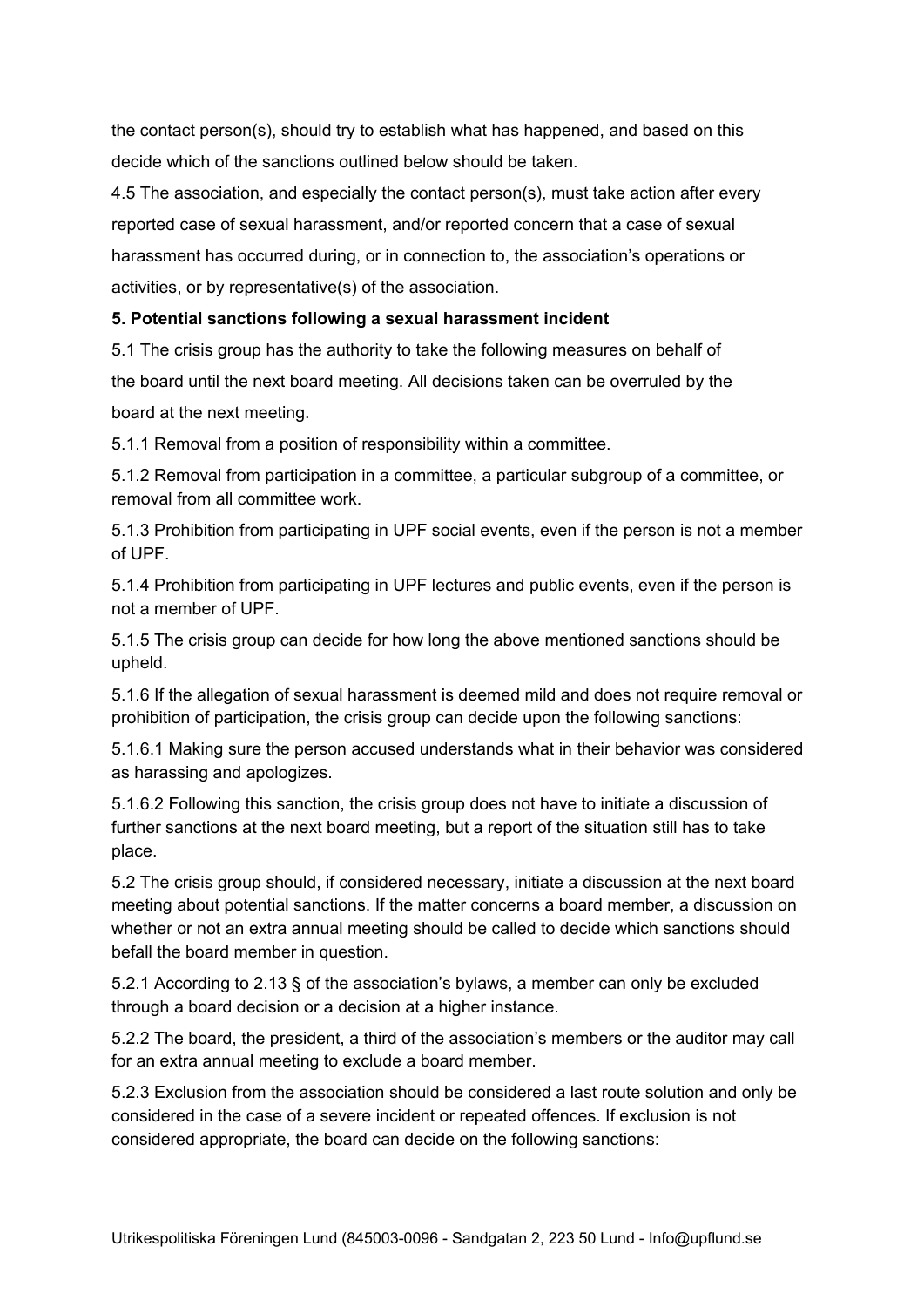5.2.3.1 Give a warning to the accused person(s) and point out that if this would be repeated or similar incidents would occur again more severe sanctions will be taken, with the possibility of exclusion.

5.2.3.2 Being prohibited to be active in one or several committees and events.

5.2.3.3 A temporary suspension of the amount of time the board sees fit.

# **6. Rules of conduct regarding allegations of sexual**

#### **harassment**

6.1 The identity of the individual(s) involved in the allegated sexual harassment, along with any specific details concerning the situation, should not be shared with individuals outside of the relevant parties, unless this is unavoidable or unless the indivudal(s) involved in the allegated sexual harassment has explicitly given their consent.

6.1.1 If the board decides to have a discussion and/or a vote concerning potential sanctions towards a member from the association, the details of the sexual harassment may be shared with the board, but only to the extent necessary to have an adequate discussion.

6.1.2 When publishing the board meeting protocol the names of the persons involved is to be redacted from the document.

6.2 If one or more of the contact persons or the crisis group members are directly affected, or have especially close ties to the directly affected person(s), they should reserve themselves from partaking in the investigation. If a member of the crisis group or a contact person does not reserve themselves, contrary to the opinion of the crisis group, the remainder of the crisis group may remove the individual(s) from the process. If this concerns a crisis group member, a substitute individual should be chosen by the remainder of the crisis group on an ad hoc basis.

6.3 The crisis group must outline their actions, and the reasons for those actions, at the next board meeting.

6.3.1 If the crisis group decides not to take action, this must also be reported to the board.

6.3.2 Note that the identity of the persons involved should not be shared with the board, as outlined above, unless that person has explicitly given the individual consent to do so, or if it is deemed unavoidable.

6.4 The contact person(s) or the crisis group should direct the concerned individuals to, and recommend, the use of Studenthälsan or other equivalents following an incident.

6.5 The contact person(s) or the crisis group should, when considered appropriate, direct the concerned individuals to, and recommend them to reach out to the police in the case of sexual harassment.

6.6 Assumption of innocence.

6.6.1 When an allegation of sexual harassment is brought forward, the parties carrying out the investigation are to assume the allegated individual(s) innocence until a thorough investigastion has taken place.

6.6.2 The situation needs to be investigated to the best of the association's ability before exclusion of a member.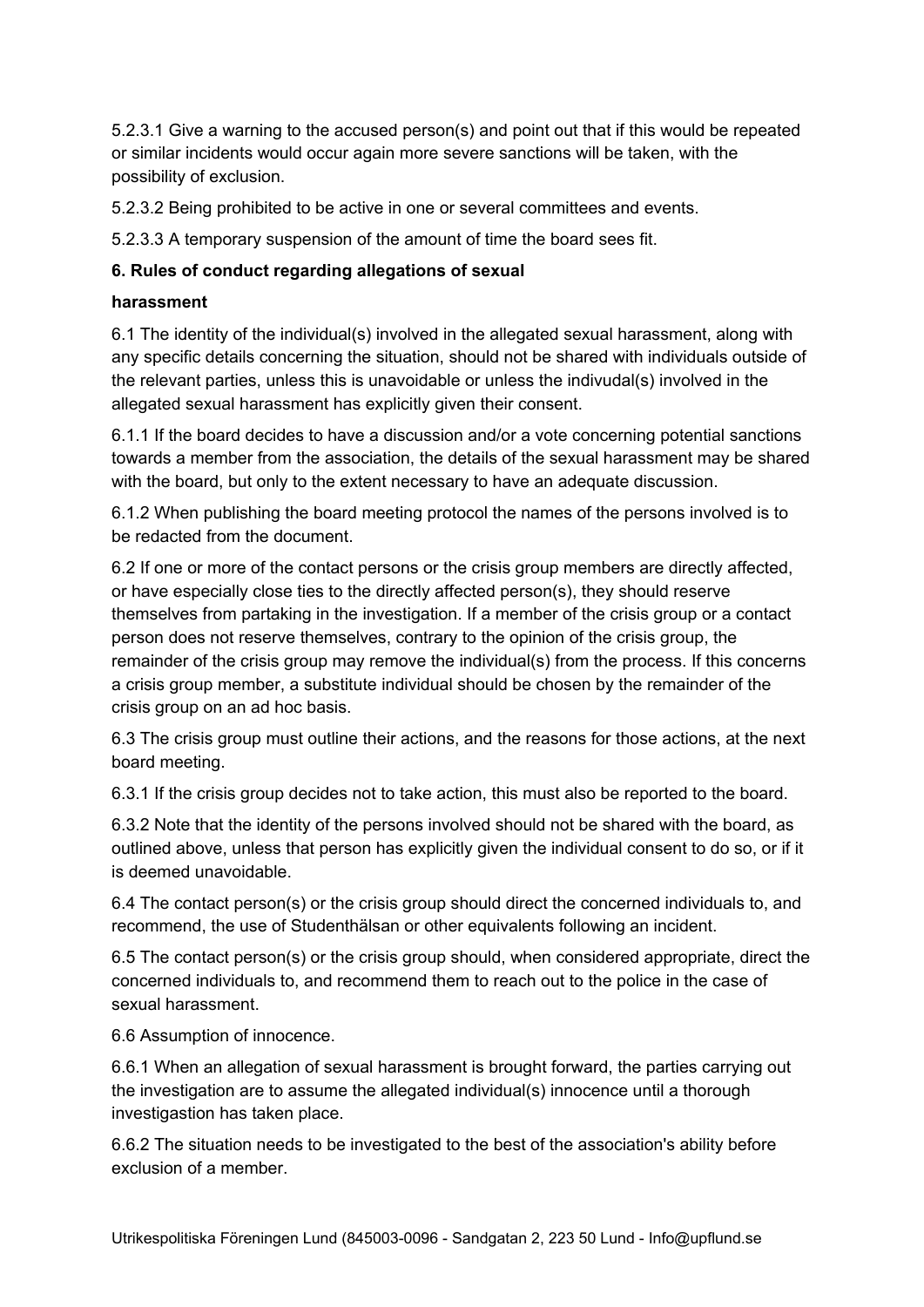6.6.3 All involved parties should be presented with the opportunity to be heard and tell their side of the story in the investigation.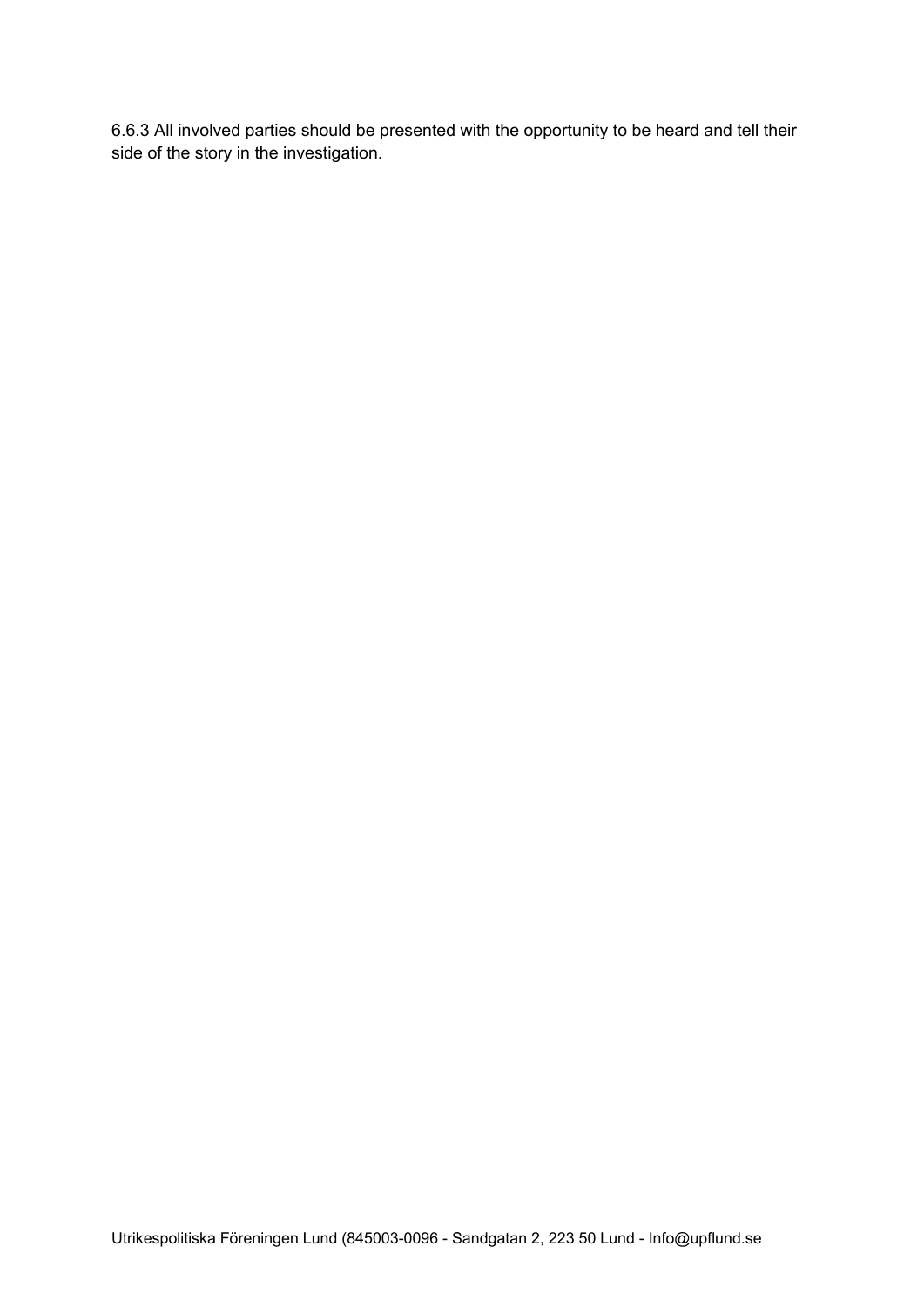# Attachment 3

| <b>BUDGET 2020/2021</b>              | Q1 (current balance) Remaining amount Note |            |                                                                                                     |
|--------------------------------------|--------------------------------------------|------------|-----------------------------------------------------------------------------------------------------|
| Incomes                              |                                            |            | Generally: Does not include any cash transactions or transfer from<br>membership and merch accounts |
| <b>Entrance Revenues</b>             | 0,00<br>0.00                               | 0.00       |                                                                                                     |
| Advertisement<br>57 970,00           | 33 980,00                                  |            | 23 990,00 Due to late payment from CMES & CFE                                                       |
| <b>Membership Revenues</b>           | 0,00<br>3 3 4 3 6 7                        |            | (3 343,67) Due to income before removal of membership fee                                           |
| <b>UFS Grants</b><br>150 000,00      | 87 018,96                                  | 62 981.04  |                                                                                                     |
| <b>Other Revenues</b><br>112 612.00  | 0.00                                       | 112 612,00 |                                                                                                     |
| <b>Total Incomes</b><br>320 582,00   | 124 342,63                                 | 196 239,37 |                                                                                                     |
| <b>Expenses</b>                      |                                            |            |                                                                                                     |
| Shared exp.                          |                                            |            |                                                                                                     |
| <b>Office Rent</b><br>28 742,00      | 0.00                                       | 28 742,00  |                                                                                                     |
| <b>Bank expenses</b><br>2 000,00     | 0.00                                       | 2 000,00   |                                                                                                     |
| Fika<br>10 000,00                    | 584,99                                     | 9415.01    |                                                                                                     |
| Projekt<br>10 000,00                 | 0.00                                       | 10 000,00  |                                                                                                     |
| Office expenses<br>10 840,00         | 4 129,00                                   | 6711.00    |                                                                                                     |
| <b>Board Activities</b><br>25 000,00 | 12 403.65                                  | 12 596.35  |                                                                                                     |
| <b>Board trips</b><br>2 500,00       | 3 299,00                                   |            | (799,00) Due to presidents train tickets to Sthlm                                                   |
| Total shared exp.<br>89 082,00       | 20 416,64                                  | 68 665,36  |                                                                                                     |
| <b>Committees</b>                    |                                            |            |                                                                                                     |
| Radio<br>6 500,00                    | 0.00                                       | 6 500,00   |                                                                                                     |
| PR<br>15 000,00                      | 0,00                                       | 15 000,00  |                                                                                                     |
| Magazine<br>86 500,00                | 0.00                                       | 86 500,00  |                                                                                                     |
| Webzine<br>4 000,00                  | 0.00                                       | 4 000,00   |                                                                                                     |
| Lecture<br>61 500,00                 | 2 115,60                                   | 59 384,40  |                                                                                                     |
| Career<br>16 500,00                  | 0,00                                       | 16 500,00  |                                                                                                     |
| <b>Activity</b><br>8 000,00          | 0.00                                       | 8 000,00   |                                                                                                     |
| <b>Travel</b><br>12 000,00           | 0,00                                       | 12 000,00  |                                                                                                     |
| Presidium<br>1 000.00                | 0.00                                       | 1 000,00   |                                                                                                     |
| Election<br>300,00                   | 0,00                                       | 300,00     |                                                                                                     |
| Cheif recruiters<br>200,00           | 0,00                                       | 200,00     |                                                                                                     |
| 211 500,00<br>Total committees exp.  | 2 115,60                                   |            | 209 384,40 Many committees have fixed costs which are not paid yet                                  |
| Other expenses<br>20 000,00          | 307,80                                     | 19 692.20  |                                                                                                     |
| 320 582,00<br><b>Total expenses</b>  | 22 840,04                                  | 297 741,96 |                                                                                                     |
| Difference                           | 0,00<br>101 502.59                         |            | (101 502,59) This is our current result, but it doesn't mean anything this early on                 |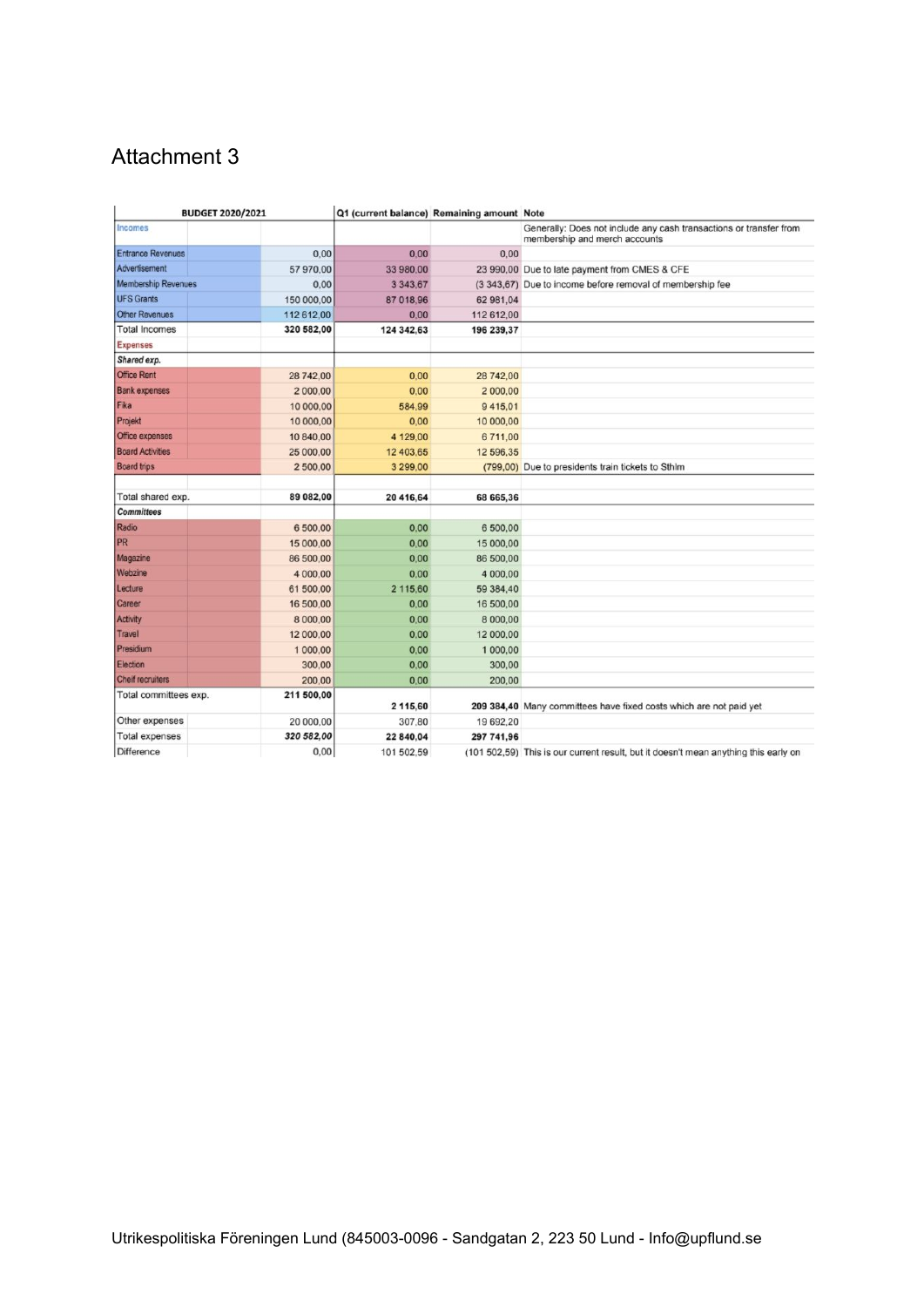# Attachment 4

#### **Motion about Solidarity Travel Funds**

### **Background**

The idea of the "Solidarity Travel Fund", has been on UpF Umeå's mind for quite a while. Due to our geographical location members of UpF Umeå tend to have both long travel hours as well as higher costs than some of the other associations located in the middle of Sweden, when it comes to various events (co)hosted by UFS. It is true that the previous annual meeting was held in Umeå, which was highly successful and appreciated. However, it was the first of its kind in ten years that UFS, together with the rest of the associations, came to Norrland, and not the other way around.

In light of this, it is our strong belief that there should be instated a Solidarity Travel Fund "option" within the standing budget post "Member Association Travel", that essentially will automatically grant an association the right to travel reimbursement by UFS, if the travel time exceed eight hours by train or likewise travel time by similar transportation methods such as car, bus. Following our travel policy; "If the travel time by train or by bus is more than 7 hours and flying considerably shortens the travel time, a flight can be booked instead of bus/train tickets."

This motion is aimed solely on UFS activities such as the Forum Weekend, the Convent and Annual Assembly, however excluding projects such as "UFS i Almedalen".

#### **Purpose**

The purpose of this motion is to make it easier for members of any UF/UPF association to attend events created by the UFS, on similar terms as other associations around Sweden. Prices of the tickets can become quite high when traveling extensive distances as well as the natural time investment. Thus, to combat these disproportional advantages, the Solidarity Travel Fund option shall keep the imbalances in check.

#### **Proposal**

The meeting is proposed to decide:

**To** delegate the mandate of designing how a "fair" Solidarity Travel Fund option could be realised in practice to the board, who will 1. Decide how the working process should be organized within the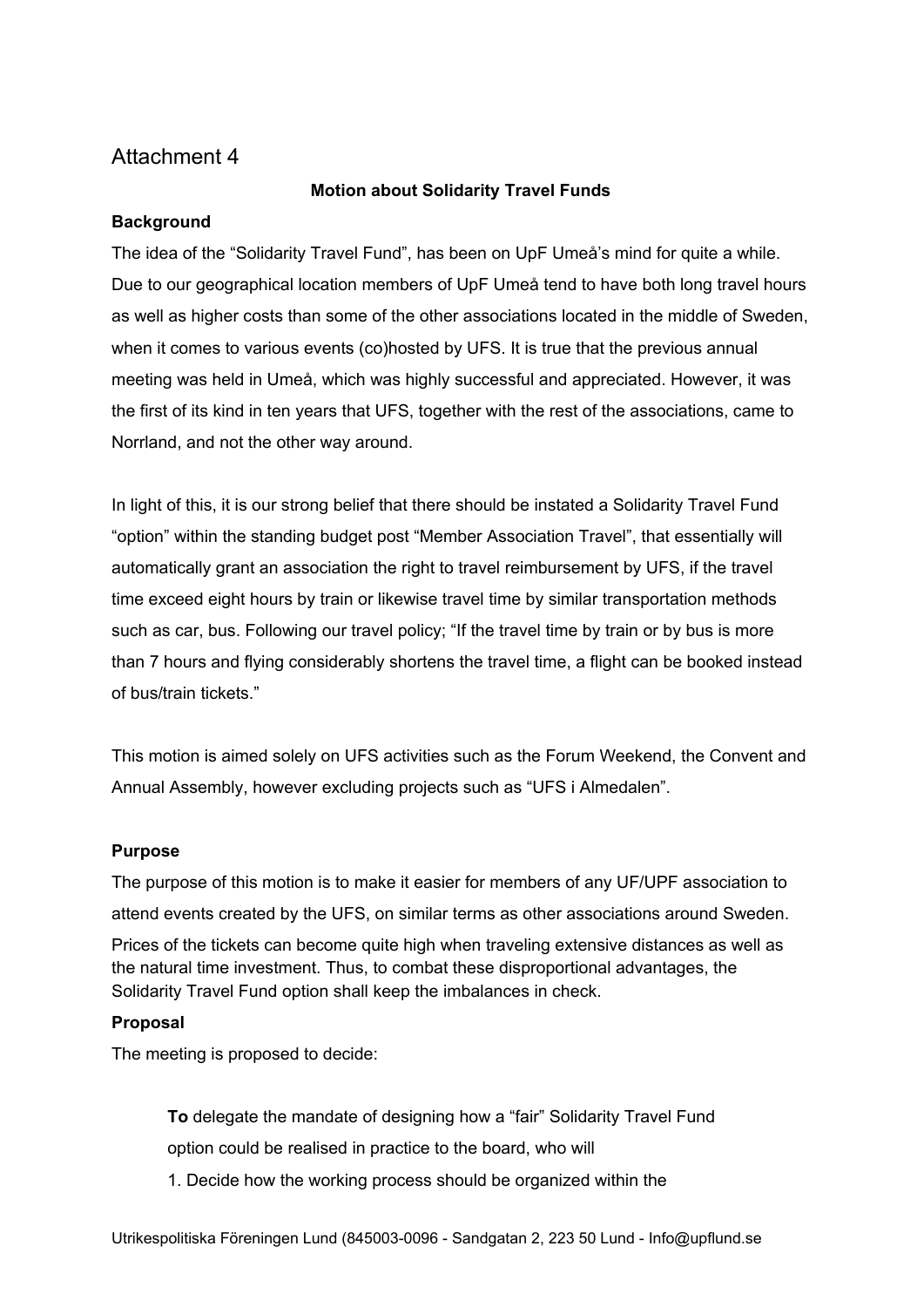organization.

2. Be responsible of presenting the final solution up for a vote during a board meeting within the operational year.

# **Writer**

Artem Angelchev Shiryaev, UFS Representative - UpF Umeå.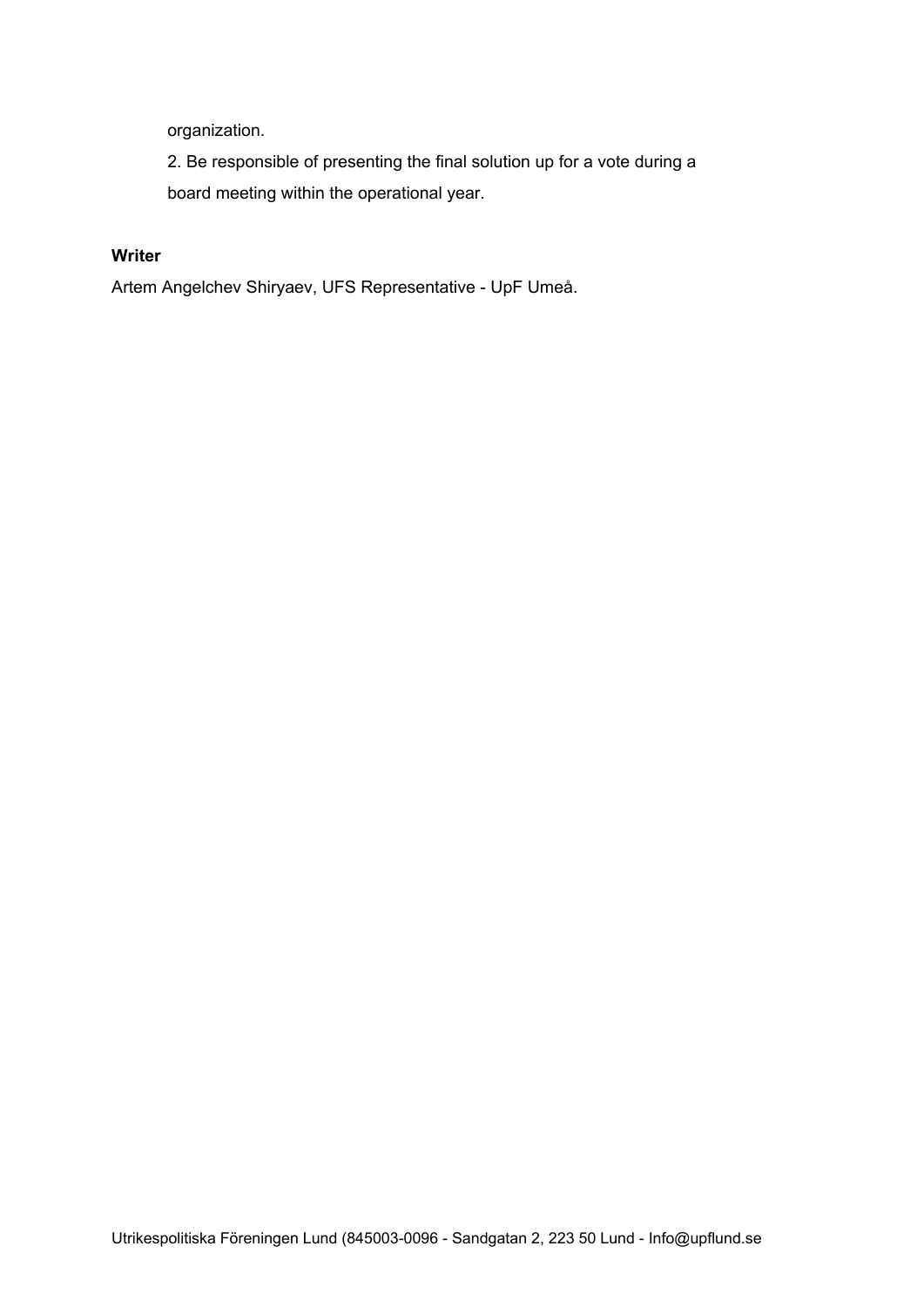# Attachment 4.1

#### **Verdict on UPF Umeå's motion "Solidarity Travel fund"**

The board thanks UPF Umeå who has brought attention to an important issue regarding the different possibilities of SAIA's member associations to participate in national events due to their geographic location.

Firstly, the board agrees with the soul of this motion in that the UFS should always strive to ensure accessibility for all member associations to our national events. We also acknowledge that the vast majority of UFS's events takes place in the bottom half of Sweden, although that is connected to the fact that nine of our eleven member associations reside there. The board welcomes the initiative and sees it as an opportunity to start a wider discussion about geographical accessibility and equality within the UFS's operations.

With that said, the board will propose to reject the infinitive clause of the motion. Not because we disagree with what the motion aims to accomplish, but because we see obstacles in the proposed design of the solidarity travel fund, and we see another way forward which will allow the board to take a more all-encompassing approach to solve the issues related to geographical accessibility. In the below paragraphs we will outline our reasons for rejecting the infinitive clause.

The first obstacle we see is related to the UFS's budget and the proposed mechanism to "...automatically grant an association the right to travel reimbursement by UFS, if the travel time exceed eight hours by train...". Today, the budget post related to travel reimbursement is shared with the knowledge exchange fund and stands at 10 000 kr. This is a rather small sum which is quickly depleted if a large number of travel reimbursement requests would be submitted. This would also be the case if a national event would take place in a location such as Malmö or Umeå and where, under this motion, one or more associations would automatically be granted reimbursement. We would likely have to increase the budget post to make a "solidarity travel fund" possible, and that would likely entail giving less grants to the member associations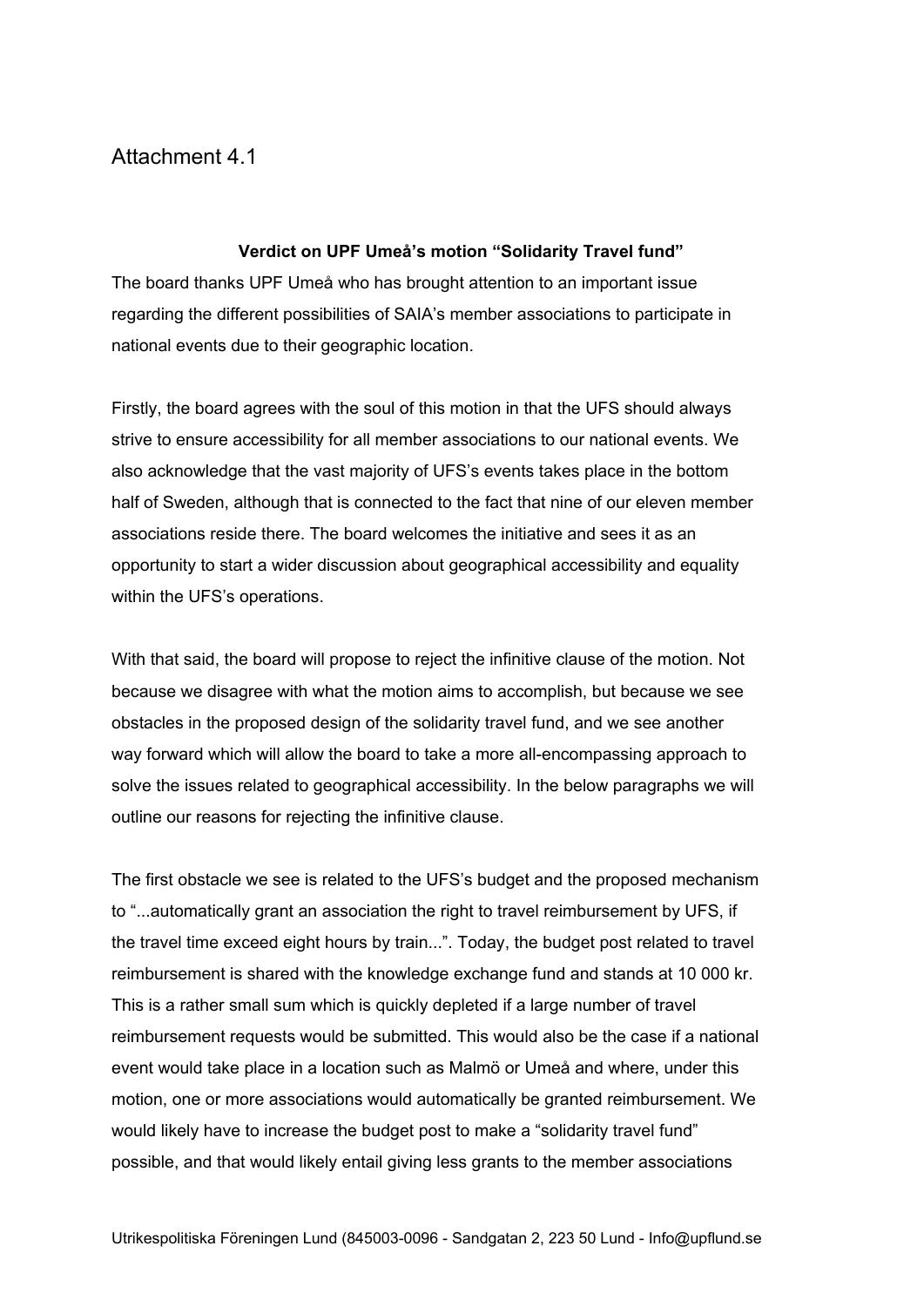and keeping more within the UFS. In the past, such a distribution of resources has not been favored by the member associations and would need to be worked out before a solidarity option could be introduced with the resources to back it up. In summary, the mechanism of automatic reimbursement risks leading to unpredictable spending in an area with already scarce resources. This might in itself alter the behavior of the board, as described in the next paragraph.

The second obstacle with the proposed mechanism is that it might have an adverse effect. Namely of creating economic incentives for future boards to organize national events mainly in Stockholm/Uppsala as that would put all member associations within the eight hours demarcation stipulated in the motion. As the budget post is small and should be used to promote knowledge exchanges as well, it is not unreasonable to think that future boards would consider the mechanisms of the proposed solidarity travel fund when deciding where to host an Annual Assembly or Forum Weekend. Although having the intention of improving the geographical accessibility and equality, the solidarity travel fund might instead skew the distribution of events towards the center of Sweden. As it is the goal of the UFS to host its national events in all member associations at one point, this incentive risks promoting a reality contrary to the goal.

Our third reason is not an obstacle but an observation. We agree that one method of improving the accessibility to national events is through economic means, but we believe that the problem is multifaceted and requires a more all-encompassing look when designing the solution. It is for example unreasonable that the last time a national event was held in Umeå, before last year's Annual Assembly, was ten years ago. But, the solidarity travel fund would not improve the distribution of national events. As the board acknowledges the problem brought up in the motion, we want to take the opportunity to do a thorough investigation of all aspects related to geographical accessibility to solve the issue on both the short and long term. It is against the past three paragraph's reasoning that we find the proposed solidarity travel fund to be difficult to implement and the proposed infinitive clause to be too restricting. By allowing the board to take a wider approach to the issue, we are certain that we can propose solutions which will improve the geographic accessibility and equality.